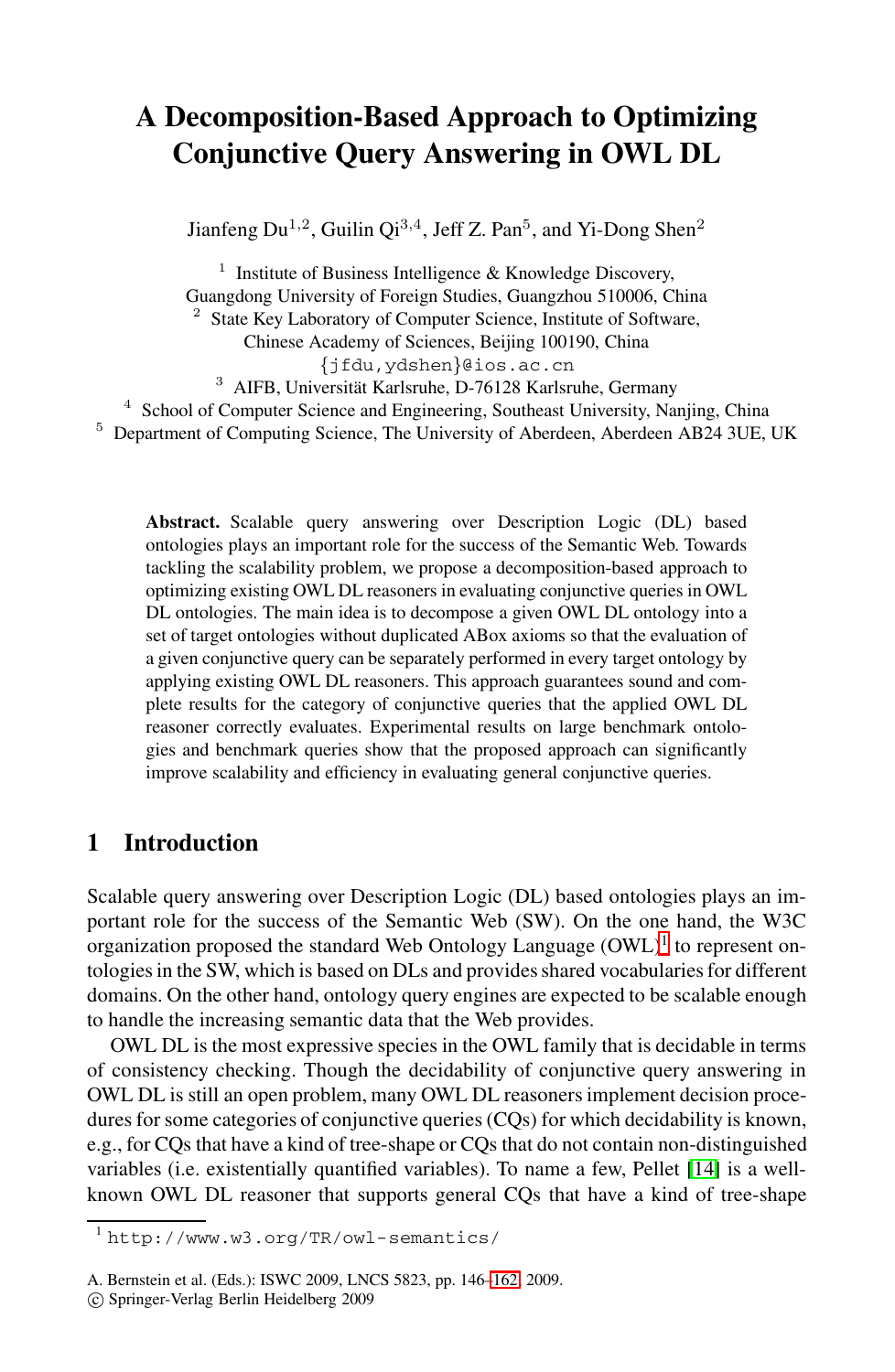(i.e. do not contain cycles through non-distinguished variables); KAON2 [11] is another well-known OWL DL reasoner that supports CQs without non-distinguished variables. These reasoners still suffer from the scalability problem and call for optimizations to make them scale to larger ABoxes or more complex TBoxes.

To make existing OWL DL reasoners more scalable, we propose a decompositionbased approach to optimizing conjunctive query answering in OWL DL (see Section 4). Basically, the approach computes explicit answers (i.e. facts that satisfy the given CQ) first and then identifies candidate answers and target onto[log](#page-16-2)ies that are sufficient for checking whether candidate answers are indeed answers to the query. Different target ontologies have no common ABox axioms but may have common TBox axioms. The verification of whether a candidate answer is an answer is delegated to an existing OWL DL reasoner. This approach guarantees sound and complete results for the categories of CQs that the OWL DL reasoner correctly evaluates. For the categories of CQs that the OWL DL reasoner cannot handle, [thi](#page-16-3)s approach still returns all candidates and results in an unsound b[ut c](#page-16-4)omplete evaluation.

We implement the proposed approach and conduct experiments on LUBM [8] and UOBM [10] ontologies (see Section 5). Experimental results on all benchmark CQs given in [8,10] show that the proposed approach can significantly improve scalability and efficiency in evaluati[ng](#page-16-5) general CQs.

**Related Work.** There are approaches to conjunctive query answering that have certain contributions to the scalability problem. Motik *et al.* [12] propose a resolution-based approach, implemented in KAON2 [11], to [eva](#page-16-6)luating CQs without non-distinguished variables. This approach reduces the problem of conjunctive query answering to the problem of reasoning in disjunctive datalog programs; the latter problem has more scalable solutions for handling large ABoxes. Currently KAON2 does not support nominals, which are allowed in OWL DL. Dolby *et al.* [2] propose a summarization and refinement approach to instance retrieval, which is later adapted to evaluating CQs without non-distinguished variables by adding some optimizations for retrieving role instances [3]. This a[ppro](#page-16-7)ach improves scalability because it works on a summarization of the ABox, but it does not support nominals either. Pan and Thomas [13] propose a semantic approximation a[ppr](#page-16-8)oach to OWL DL. The approach converts an OWL DL ontology to a DL-Lite [1] ontology, which allows CQs to be evaluated in polynomial time. The above approaches, however, do not support or may not correctly evaluate CQs with non-distinguished variabl[es](#page-16-9).

The idea of decomposition has been exploited in managing large ontologies. The result of decomposing an ontology is usually a set of subsets of axioms in the ontology. Stuckenschmidt and Klein [15] propose a method for decomposing all concepts in an ontology to facilitate visualization of the ontology. This method does not concern ontology reasoning. Cuenca Grau *et al.* [6] propose a method for decomposing an ontology into a set of modules such that all inferences about the signature contained in a module can be made locally. The method focuses on TBoxes and does not concern conjunctive query answering. Guo and Heflin [7] propose a method for decomposing an ABox into possibly overlapped subsets. Only instance retrieval of atomic concepts/roles can be correctly performed in separate resulting subsets together with the whole TBox. Compared with the above methods, the primary distinction of our proposed approach is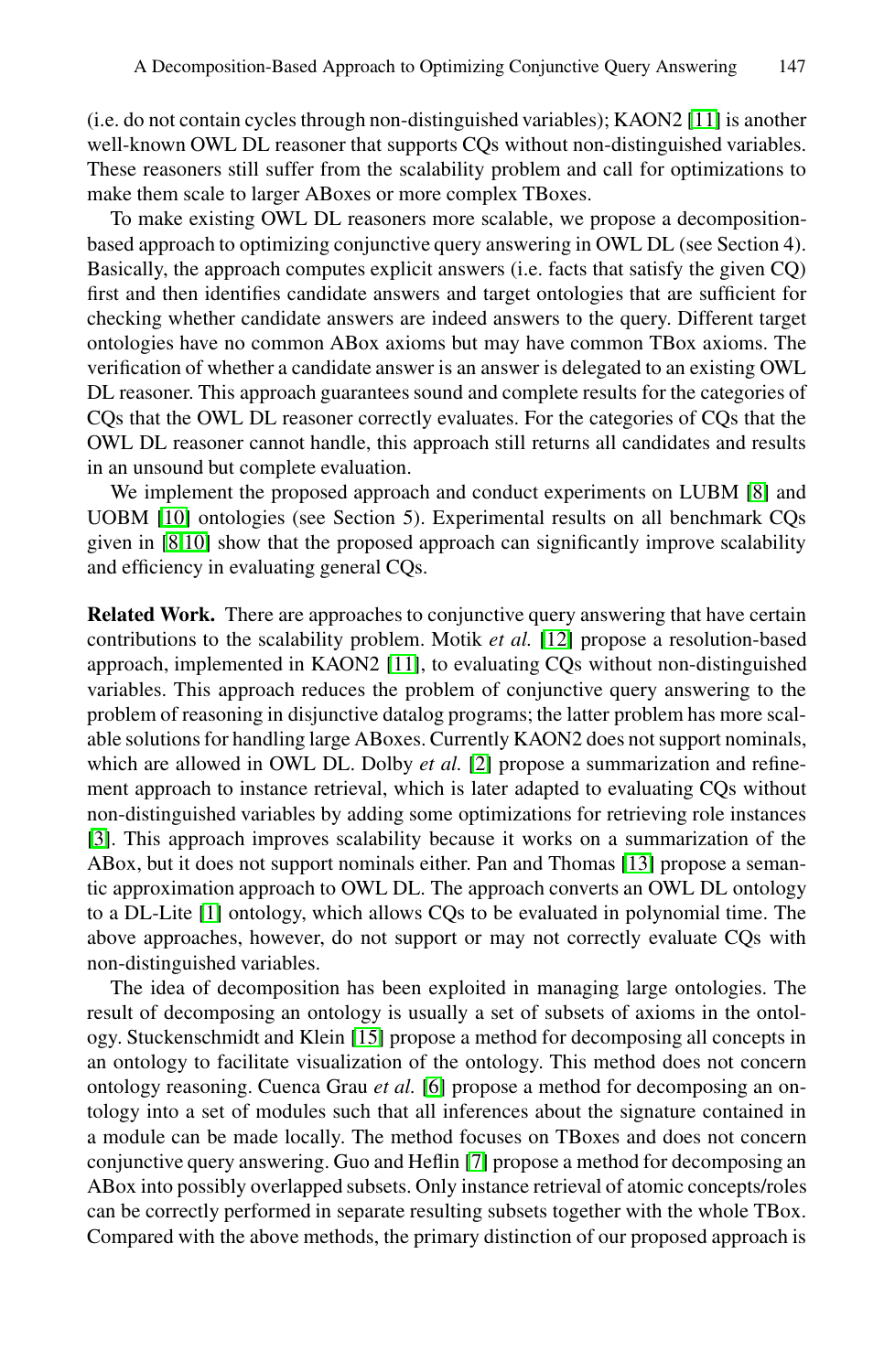that it yields target ontologies without duplicated ABox axioms and ensures conjunctive query answering to be correctly performed in separate target ontologies.

## **2 Preliminaries**

**OWL DL and Conjunctive Query Answering.** OWL DL corresponds to DL  $SHOIN$ . We assume that the reader is familiar with OWL DL and thus we do not describe it in detail, but recall that an OWL DL ontology  $\mathcal{O} = (\mathcal{O}_\mathcal{T}, \mathcal{O}_\mathcal{A})$  consists of a *terminological box* (*TBox*)  $\mathcal{O}_T$  and an *assertional box* (*ABox*)  $\mathcal{O}_A$ . The TBox  $\mathcal{O}_T$  consists of a finite set of *concept inclusion axioms*  $C \subseteq D$ , *transitivity axioms*  $\text{Trans}(R)$ and *role inclusion axioms*  $R \subseteq S$ , where C and D are OWL DL concepts, and R and S roles. The ABox  $O_A$  consists of a finite set of *concept assertions*  $C(a)$ *, role assertions*  $R(a, b)$ , *equality assertions*  $a \approx b$  and *inequality assertions*  $a \not\approx b$ , where C is an OWL DL concept,  $R$  a role, and  $a$  and  $b$  individuals.

We briefly introduce the direct model-theoretic semantics for an OWL DL ontology  $\mathcal{O}$ . An *interpretation*  $\mathcal{I} = (\Delta^{\mathcal{I}}, \cdot^{\mathcal{I}})$  consists of a *domain*  $\Delta^{\mathcal{I}}$  and a function  $\cdot^{\mathcal{I}}$ that maps every atomic concept A to a set  $A^{\mathcal{I}} \subseteq A^{\mathcal{I}}$ , every atomic role R to a binary relation  $R^{\mathcal{I}} \subseteq \Delta^{\mathcal{I}} \times \Delta^{\mathcal{I}}$ , and every individual a to  $a^{\mathcal{I}} \in \Delta^{\mathcal{I}}$ [.](#page-16-6) *T* is called a *model* of  $\mathcal{O}$ if every axiom in O is satisfied by I. O is *consistent* or *satisfiable* iff it has a model.

A conjunctive query (CQ) is of the form  $q(\vec{x}) \leftarrow \exists \vec{y}$ .conj $(\vec{x}, \vec{y}, \vec{c})$  or simply  $q(\vec{x}) \leftarrow \text{conj}(\vec{x}, \vec{y}, \vec{c})$ , where  $q(\vec{x})$  is the *head* of q, conj $(\vec{x}, \vec{y}, \vec{c})$  is the *body* of  $q, \overrightarrow{x}$  are *distinguished variables*,  $\overrightarrow{y}$  are *non-distinguished variables*,  $\overrightarrow{c}$  are individuals, and conj $(\vec{x}, \vec{y}, \vec{c})$  is a conjunction of atoms of the form  $A(v)$  or  $R(v_1, v_2)$  for A an atomic concept, R an atomic role, and v,  $v_1$  and  $v_2$  variables in  $\vec{x}$  and  $\vec{y}$  or individuals in  $\vec{\epsilon}$ . Here allowing only atomic concepts/roles is not a big issue in practice as querying against named relations is usual when people query over relational databases [13]. A CQ is called a *Boolean conjunctive query* (BCQ) if it has no distinguished variables.

A tuple  $\overrightarrow{t}$  of individuals in an ontology O is called an *answer* of  $q(\overrightarrow{x})$  in O, denoted by  $\mathcal{O} \models q[\vec{x} \mapsto \vec{t}]$ , if every model of  $\mathcal{O}$  satisfies  $q[\vec{x} \mapsto \vec{t}]$ , i.e. the body of q with every variable in  $\vec{x}$  substituted by its corresponding individual in  $\vec{t}$ . A BCQ  $q() \leftarrow \text{conj}(\overrightarrow{y}, \overrightarrow{c})$  is said to have an answer  $\langle \rangle$  in  $\mathcal{O}$  if  $\mathcal{O} \models q[\langle \rangle \mapsto \langle \rangle]$  (simply denoted by  $\mathcal{O} \models q$ ). The problem of evaluating a CQ in  $\mathcal{O}$ , i.e. computing all answers of the CQ in O, is called a problem of *conjunctive query answering*.

**First-order Logic.** We use the standard clausal form to represent a first-order logic program. *Terms* are variables, constants or functional terms of the form  $f(t_1,...,t_n)$ , where f is a function symbol of arity n and  $t_1, ..., t_n$  are terms. Throughout this paper, we use (possibly with subscripts) x, y, z for variables, a, b, c for constants, and s, t for terms. We only consider unary function symbols because only unary function symbols occur in first-order logic programs that are translated from OWL DL ontologies. *Atoms* are of the form  $T(t_1,\ldots,t_n)$  where T is a predicate symbol of arity n and  $t_1,\ldots,t_n$ are terms. A *literal* is a positive or negative atom and a *clause* is a disjunction of literals. Terms, atoms and clauses that do not contain variables are called *ground*.

A *first-order logic program* is a set of clauses in which all variables are universally quantified. For a clause  $cl = \neg A_1 \vee \dots \vee \neg A_n \vee B_1 \vee \dots \vee B_m$ , the set of atoms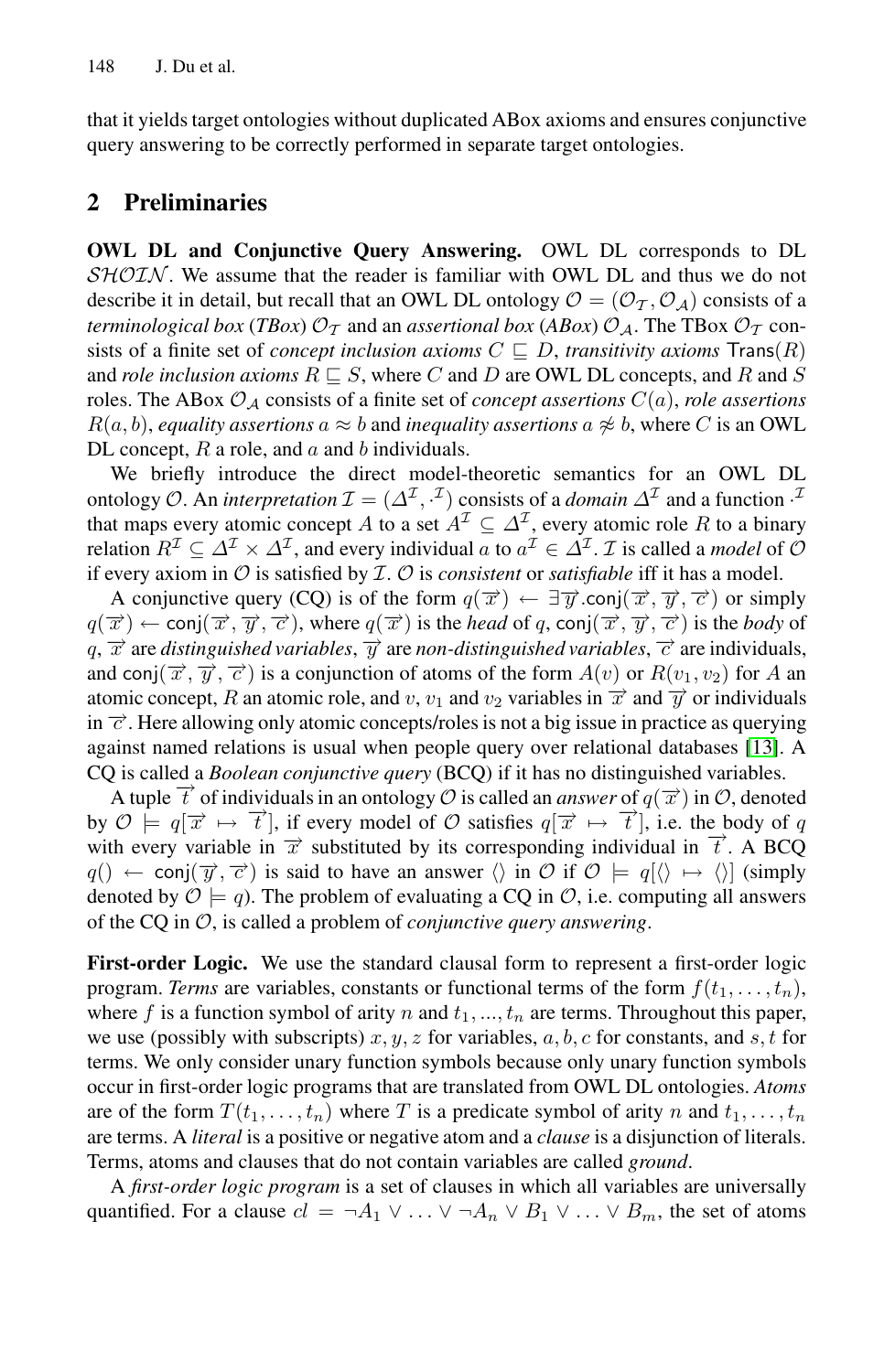${A_1, \ldots, A_n}$  is denoted by  $cl^-$ , whereas the set of atoms  ${B_1, \ldots, B_m}$  is denoted by  $cl^+$ . By |S| we denote the cardinality of a set S. A clause  $cl$  is called a *fact* if  $|cl^-| = 0$ , and said to be *definite* if  $|cl^+| = 1$ .

A *propositional program* Π is a first-order logic program consisting of only ground clauses. The set of ground atoms occurring in  $\Pi$  is denoted by atoms( $\Pi$ ).

For a first-order logic program  $P$ , the set of ground terms (resp. ground atoms) defined from the first-order signature of P is called the *Herbrand universe* (resp. *Herbrand base*) of P, denoted by  $HU(P)$  (resp.  $HB(P)$ ). The set of ground clauses obtained by replacing all variables occurring in each clause in  $P$  with ground terms from  $HU(P)$  is called the *primary grounding* of P, denoted by  $G(P)$ . An *interpretation* M of P is a set of ground atoms in  $HB(P)$ ; it is a *model* of P if for any ground clause  $cl \in \mathcal{G}(P)$  $cl \in \mathcal{G}(P)$  such that  $cl^- ⊆ M$ ,  $cl^+ ∩ M \neq \emptyset$ ; it is a *minimal model* of P if there is no model M' of P such that  $M' \subset M$ . P is *satisfiable* iff it has a model. Given a CQ  $q(\vec{x}) \leftarrow \text{conj}(\vec{x}, \vec{y}, \vec{c})$ , a tuple  $\vec{t}$  of constants is called an *answer* of  $q(\vec{x})$  in P, denoted by  $P \models q[\vec{x} \mapsto \vec{t}]$ , if every model of P satisfies  $q[\vec{x} \mapsto \vec{t}]$ .

The first-order logic program  $P$  translated from a  $\mathcal{SHOIN}$  ontology may contain the equality predicate ≈, which is interpreted as a *congruence relation* and different from ordinary predicates. This difference is not captured by the above first-order semantics. However, the equality predicate  $\approx$  can be explicitly axiomatized via a well-known transformation from [5]. Let  $\mathcal{E}(P)$  denote the first-order logic program consisting of the following clauses: (1)  $t \approx t$ , for each ground term  $t \in HU(P)$ ; (2)  $\neg(x \approx y) \lor y \approx x$ ;  $(3) \neg (x \approx y) \vee \neg (y \approx z) \vee x \approx z$ ;  $(4) \neg (x \approx y) \vee f(x) \approx f(y)$ , for each function symbol f occurring in  $P$ ; (5)  $\neg T(x_1,\ldots,x_i,\ldots,x_n) \vee \neg (x_i \approx y_i) \vee T(x_1,\ldots,y_i,\ldots,x_n),$ for each predicate symbol T other than  $\approx$  occurring in P and each position i. Appending  $\mathcal{E}(P)$  to P allows to treat  $\approx$  as an ordinary predicate, i.e., M is a model of P that interprets  $\approx$  as a congruence relation, iff for any ground clause  $cl \in \mathcal{G}(P \cup \mathcal{E}(P))$  such that  $cl^- \subseteq M$ ,  $cl^+ \cap M \neq \emptyset$ .

## **3 The Proposed Decomposition-Based Approach**

Throughout this section, by  $\mathcal{O} = (\mathcal{O}_\mathcal{T}, \mathcal{O}_\mathcal{A})$  we denote a given OWL DL ontology. We assume that the given ontology  $\mathcal O$  is consistent and treat  $\mathcal O$  as a set of axioms.

### **3.1 The Basic Idea of the Proposed Approach**

We use a BCQ  $Q: q() \leftarrow p_1(\overrightarrow{y_1}, \overrightarrow{c_1}) \wedge ... \wedge p_n(\overrightarrow{y_n}, \overrightarrow{c_n})$  to show the basic idea of our approach. The approach to checking if  $\mathcal{O} \models q$  consists of two phases.

In the first phase, we first translate  $O$  to a first-order logic program  $P$  such that  $\mathcal{O} \models q$  iff  $P \cup {\neg p_1(\overrightarrow{y_1}, \overrightarrow{c_1}) \vee ... \vee \neg p_n(\overrightarrow{y_n}, \overrightarrow{c_n})}$  is unsatisfiable (see Subsection 3.2), then consider transforming P to a proposition program  $\Pi$  such that  $P \cup \{\neg p_1(\overrightarrow{y_1}, \overrightarrow{c_1}) \vee \varphi_1\}$ ...  $\vee \neg p_n(\overrightarrow{y_n}, \overrightarrow{c_n})$ } is unsatisfiable iff  $\Pi \cup \text{Inst}_{BCQ}(\Pi, Q) \cup \{\neg w_Q()\}$  is unsatisfiable, where  $w<sub>O</sub>$  a new predicate symbol corresponding to  $Q$  and not occurring in  $\Pi$ , and Inst<sub>BCQ</sub>(  $\Pi$ , Q) is a set of ground clauses instantiated from the clause  $\neg p_1(\overrightarrow{y_1}, \overrightarrow{c_1}) \vee$  $... \vee \neg p_n(\overrightarrow{y_n}, \overrightarrow{c_n}) \vee w_Q()$  based on  $\Pi$ . We develop a basic method for extracting a target ontology  $\mathcal{O}_{rel} \subseteq \mathcal{O}$  such that  $\Pi \cup \text{Inst}_{BCQ}(\Pi, Q) \cup \{\neg w_Q(\}\}$  is unsatisfiable only if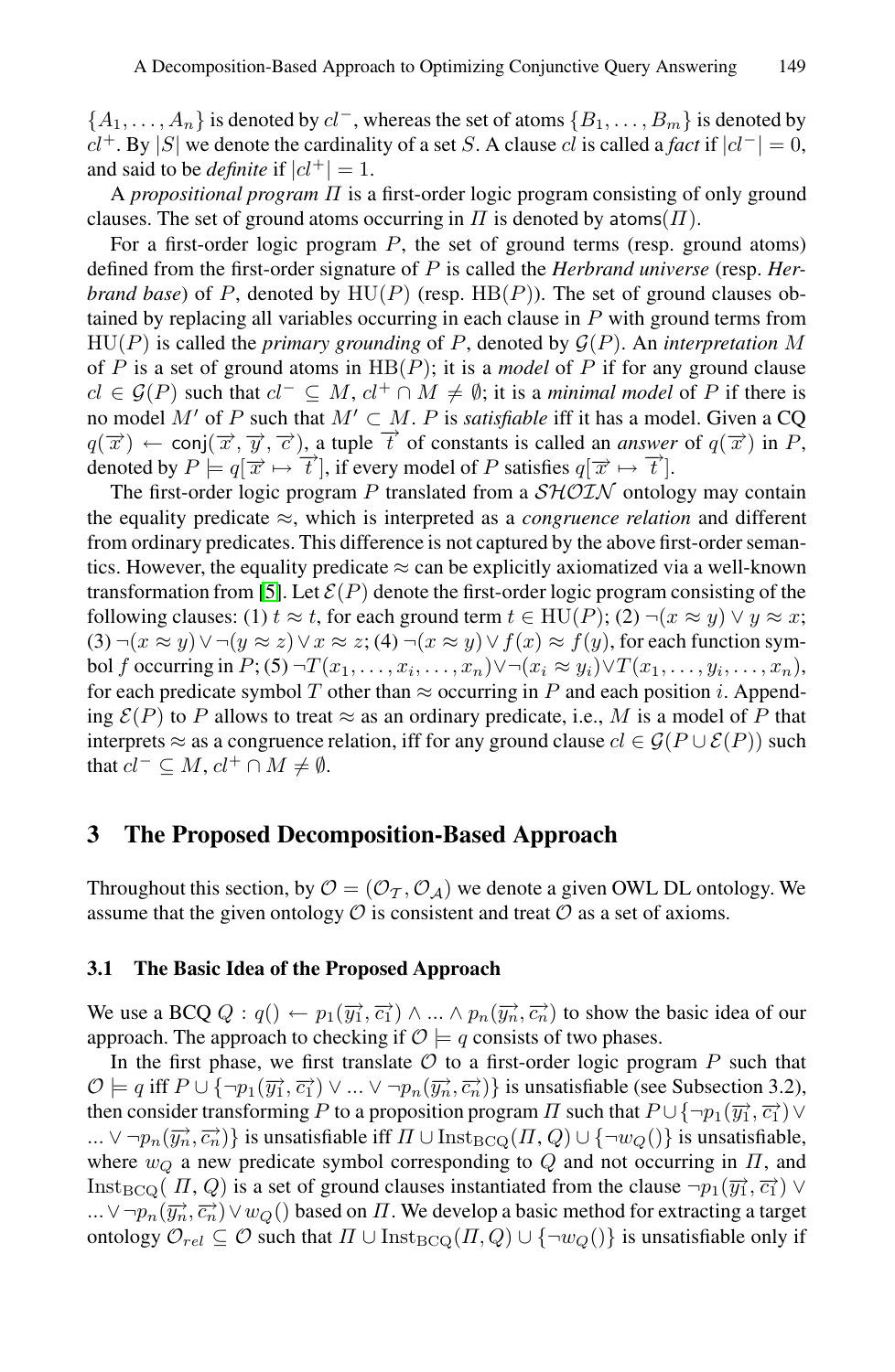$\mathcal{O}_{rel} \models q$  (note that this implies  $\mathcal{O} \models q$  only if  $\mathcal{O}_{rel} \models q$ ). Since  $\Pi$  may be infinite due to presence of function symbols in  $P$ , we instead transform  $P$  to a finite variant  $\Pi'$  of  $\Pi$  (see Subsection 3.3), such that the target ontology  $\mathcal{O}_{rel} \subseteq \mathcal{O}$  extracted from  $\Pi' \cup \Pi$  $\text{Inst}^{\dagger}_{\text{BCO}}(H',Q) \cup \{\neg w_Q()\}$  by using a similar method satisfies  $\mathcal{O}_{rel} \subseteq \mathcal{O}_{rel}'$ , where  $\text{Inst}_{\text{BCO}}^{\dagger}$  is a variant of  $\text{Inst}_{\text{BCQ}}$ . It should be noted that P and  $\Pi'$  are independent of any given query, so this phase (i.e., computing P and  $\Pi'$ ) can be performed offline.

In the second phase (see Subsection 3.4), we check if there exists a ground substitutio[n](#page-4-0)  $\sigma$  such that  $\{p_1(\overrightarrow{y_1}, \overrightarrow{c_1}), ..., p_n(\overrightarrow{y_n}, \overrightarrow{c_n})\}\sigma$  is a set of ground atoms occurring in definite ground facts in  $P$ . If such ground substitution exists, we conclude that  $\mathcal{O}$   $\models$  q; otherwise, we extract the aforementioned target ontology  $\mathcal{O}_{rel}'$  from  $\Pi'$   $\cup$  $\text{Inst}_{\text{BCO}}^{\dagger}(H',Q) \cup \{\neg w_Q()\}$  and conclude that  $\mathcal{O} \models q$  iff  $\mathcal{O}_{rel}' \models q$ .

From the above descriptions, we can see that our approach is correct, i.e.,  $\mathcal{O} \models q$ iff there is a ground substitution  $\sigma$  such that  $\{p_1(\overrightarrow{y_1}, \overrightarrow{c_1}), ..., p_n(\overrightarrow{y_n}, \overrightarrow{c_n})\}\sigma$  $\{p_1(\overrightarrow{y_1}, \overrightarrow{c_1}), ..., p_n(\overrightarrow{y_n}, \overrightarrow{c_n})\}\sigma$  $\{p_1(\overrightarrow{y_1}, \overrightarrow{c_1}), ..., p_n(\overrightarrow{y_n}, \overrightarrow{c_n})\}\sigma$  $\{p_1(\overrightarrow{y_1}, \overrightarrow{c_1}), ..., p_n(\overrightarrow{y_n}, \overrightarrow{c_n})\}\sigma$  $\{p_1(\overrightarrow{y_1}, \overrightarrow{c_1}), ..., p_n(\overrightarrow{y_n}, \overrightarrow{c_n})\}\sigma$  is a set of ground atoms occurring in definite ground facts in P, or  $\mathcal{O}_{rel} \models q$ .

Due to the space limitation, we do not provide proofs of lemmas and theorems in this paper, but refer the interested reader to our technical report<sup>2</sup>.

#### **3.2 Translating to First-Order Logic**

Since a direct translation from  $\mathcal{SHOIN}$  to first-order [cla](#page-16-11)uses may incur exponential blowup [9], we apply the well-known *structural transformation* [11,9] to  $O$  before translating  $O$  to first-order clauses. By  $O(ax)$  we denote the result of applying structural transformation to an axiom ax, and by  $\Theta(\mathcal{O})$  we denote  $\bigcup_{ax \in \mathcal{O}} \Theta(ax)$ . As structural transformation is well-known, we do not give its definition here but refer the reader to  $[11,9]$  or our technical report<sup>2</sup>.

<span id="page-4-1"></span>Throughout this section, we use  $\mathcal{O}^{\dagger}$  to denote  $\Theta(\mathcal{O})$  if not otherwise specified and [t](#page-16-11)reat  $\mathcal{O}^{\dagger}$  as a set of axioms as well. By  $E(ax)$  we denote the result of translating an axiom ax in  $\mathcal{O}^{\dagger}$  to a set of first-order clauses using the standard methods (see [9] or our technical report<sup>2</sup> for details). By  $\Xi(\mathcal{O}^{\dagger})$  we denote  $\bigcup_{ax \in \mathcal{O}^{\dagger}} \Xi(ax)$ , and by  $\Xi'(\mathcal{O}^{\dagger})$  we denote  $\mathcal{E}(\mathcal{O}^{\dagger}) \cup \mathcal{E}(\mathcal{E}(\mathcal{O}^{\dagger}))$  if some equational atom  $s \approx t$  occurs positively in  $\mathcal{E}(\mathcal{O}^{\dagger})$ , or  $E(O^{\dagger})$  otherwise. Recall that  $E(E(O^{\dagger}))$  is used to axiomatize the equality predicate in  $\Xi(\mathcal{O}^\dagger)$  (see Section 2).

<span id="page-4-2"></span>The following lemma shows that the problem of evaluating a BCQ in  $O$  can be reduced to a satisfiability problem about  $E'(\mathcal{O}^{\dagger})$ . This lemma is similar to existing results given in [11,9].

<span id="page-4-0"></span>**Lemma 1.** *[For a BCQ](http://www.aifb.uni-karlsruhe.de/WBS/gqi/DecomBaR/decompose-long.pdf)*  $q() \leftarrow p_1(\overrightarrow{y_1}, \overrightarrow{c_1}) \wedge ... \wedge p_n(\overrightarrow{y_n}, \overrightarrow{c_n})$  *in*  $\mathcal{O}, \mathcal{O} \models q$  *iff*  $\Xi'(\mathcal{O}^{\dagger}) \cup$  ${\overline{\{\neg p_1(\overrightarrow{y_1},\overrightarrow{c_1})\}\cup...\vee\neg p_n(\overrightarrow{y_n},\overrightarrow{c_n})\}}}$  *is unsatisfiable.* 

*Example 1.* In our running example, we consider an ontology  $\mathcal{O} = \{ \text{Man } \sqsubseteq \leq_1 \}$ hasFather  $\Box$ hasFather.Man  $\Box$  Human, Man $(a_1)$ , hasFather $(a_1, a_2)$ }. By applying the structural transformation, we obtain  $\mathcal{O}^{\dagger} = \{ \text{Man } \sqsubseteq \leq_1 \text{ hasFather, Man } \sqsubseteq \exists \}$ hasFather.Man, Man  $\sqsubseteq$  Human, Man $(a_1),$  hasFather $(a_1,a_2)\}$ . By translating  $\mathcal{O}^\dagger$  to

 $2$ http://www.aifb.uni-karlsruhe.de/WBS/gqi/DecomBaR/ decompose-long.pdf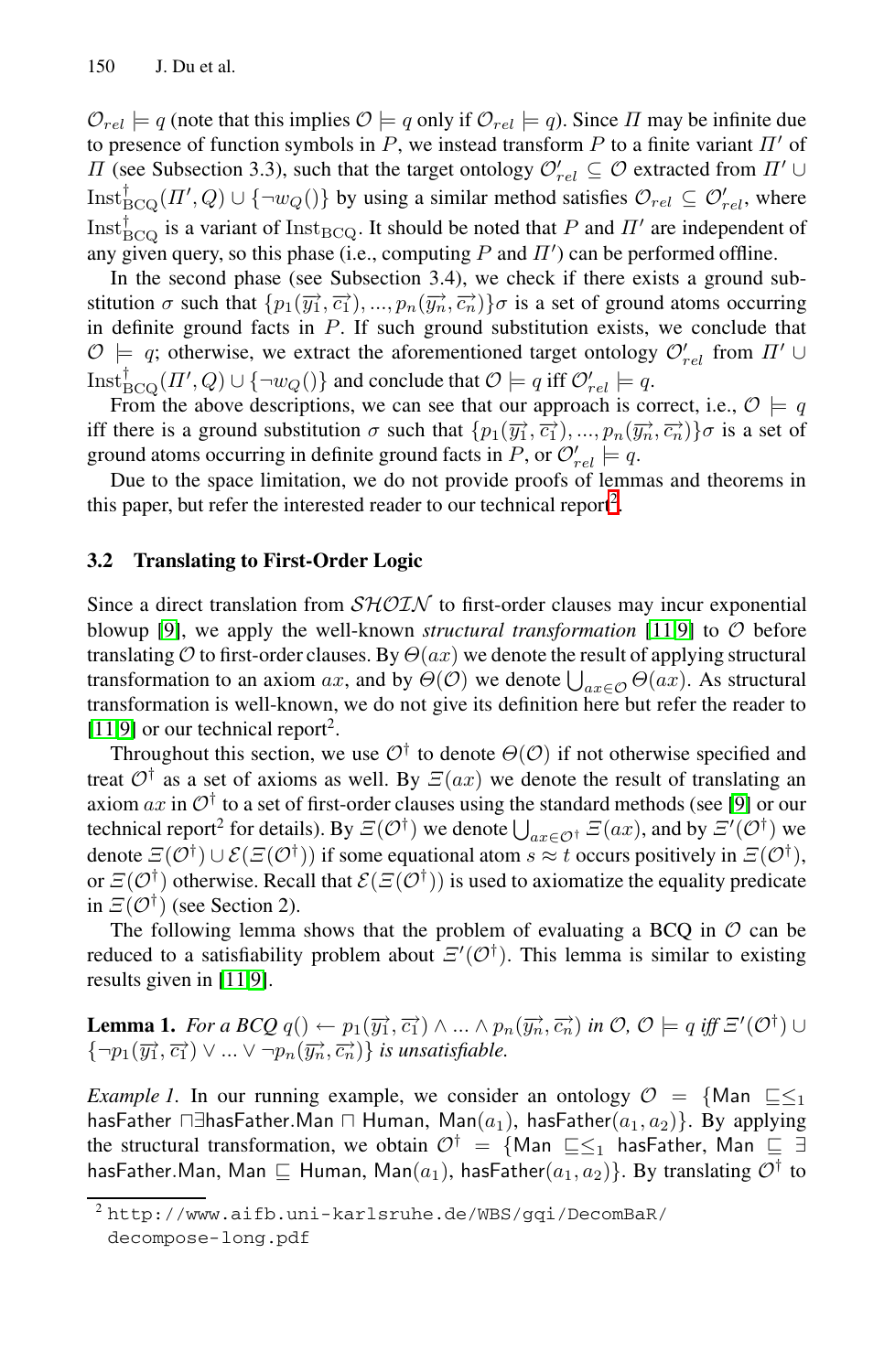first-order clauses, we obtain  $\mathcal{E}(\mathcal{O}^{\dagger}) = \{cl_1, ..., cl_6\}$ . Since  $y_1 \approx y_2$  occurs positively in  $\mathcal{Z}(\mathcal{O}^{\dagger})$ , we have  $\mathcal{Z}'(\mathcal{O}^{\dagger}) = \{cl_1, ..., cl_{13}\} \cup \{t \approx t \mid t \in \text{HU}(\mathcal{Z}(\mathcal{O}^{\dagger}))\}.$ 

```
cl_1: ¬Man(x) ∨ ¬hasFather(x,y_1) ∨ ¬hasFather(x,y_2) ∨ y_1 \approx y_22 \colon \,\neg \mathsf{Man}(x) \vee \mathsf{hasFather}(x, f(x)) cl<sub>3</sub>: \neg \mathsf{Man}(x) \vee \mathsf{Man}(f(x))cl_4: ¬Man(x) ∨ Human(x) cl_5: Man(a_1) cl_6: hasFather(a_1, a_2)cl_7\colon \neg(x\approx y)\vee y\approx x cl_8\colon \neg(x\approx y)\vee \neg(y\approx z)\vee x\approx z cl_9\colon \neg(x\approx y)\vee f(x)\approx f(y)cl_{10}: ¬Manx) ∨ ¬(x \approx y) ∨ Man(y) cl<sub>11</sub> : ¬hasFather(x, y) ∨ ¬(x \approx z) ∨ hasFather(z, y)cl<sub>12</sub> : ¬hasFather(x, y) \vee \neg (y \approx z) \vee hasFather(x, z) cl<sub>13</sub> : ¬Human(x) \vee \neg (x \approx y) \veeHuman(y)
```
#### <span id="page-5-0"></span>**3.3 Approximate Grounding of the First-Order Logic Program**

According to Lemma 1, we need to address a satisfiability problem about  $\mathcal{Z}'(\mathcal{O}^{\dagger})$ . This can be done by considering a propositional program that is transformed from  $\bar{z}'(\mathcal{O}^{\dagger})$ and has the same set of minimal models as  $\overline{S}'(\mathcal{O}^{\dagger})$  has. We extend the well-known intelligent grounding (IG) technique [4] which computes, in a fixpoint-evaluation manner, a semantically equivalent propositional program containing only derivable ground atoms from a function-free first-order logic program. By generalizing the idea of the IG technique, we define a method for grounding a general first-order logic program, called *reduced grounding* and defined below.

**Definition 1 (Reduced Grounding).** For a first-order logic program P, the *reduced grounding* of P, denoted by  $\mathcal{G}_r(P)$ , is the union of two sets of ground clauses  $\Pi_1 \cup \Pi_2$ , where  $\Pi_1 = \{cl \in P \mid cl$  is a definite ground fact}, and  $\Pi_2$  is the least fixpoint of  $\Pi^{(n)}$ such that  $\Pi^{(0)} = \emptyset$  and for  $n > 0$ ,  $\Pi^{(n)} = \{ cl \sigma \mid cl \in P, \sigma \text{ is a ground substitution} \}$ such that  $cl^-\sigma \subseteq \mathsf{atoms}(\Pi^{(n-1)} \cup \Pi_1), \, cl^+\sigma \subseteq \mathrm{HB}(P)$  and  $cl^+\sigma \cap \mathsf{atoms}(\Pi_1) = \emptyset$ .

**Lemma 2.** Let P be a first-order logic program in which the equality predicate  $\approx$  has *been axiomatized. Then*  $\mathcal{G}_r(P)$  *is a subset of*  $\mathcal{G}(P)$  *and has the same set of minimal models as* P *has.*

In the following theorem, we show a method that uses  $\mathcal{G}_r(\mathcal{Z}'(\mathcal{O}^{\dagger}))$  to check if  $\mathcal{O} \models q$ for a BCQ  $Q: q() \leftarrow p_1(\overrightarrow{y_1}, \overrightarrow{c_1}) \wedge ... \wedge p_n(\overrightarrow{y_n}, \overrightarrow{c_n})$ . By  $\text{Inst}_{BCQ}(H, Q)$  we denote the result of instantiating the clause  $cl : \neg p_1(\overrightarrow{y_1}, \overrightarrow{c_1}) \vee ... \vee \neg p_n(\overrightarrow{y_n}, \overrightarrow{c_n}) \vee w_Q()$  based on a propositional program  $\Pi$ , i.e.,  $\text{Inst}_{BCO}(H, Q) = \{cl \sigma \mid \sigma \text{ is a ground substitution}$ such that  $cl^-\sigma \subseteq$  atoms $(H)$ , where  $w_O$  is a predicate symbol corresponding to Q and not occurring in  $\Pi$ . The introduction of  $Int_{BCQ}(\mathcal{G}_r(\mathcal{Z}'(\mathcal{O}^{\dagger})), Q)$  enables the checking of  $\mathcal{O} \models q$  to be performed in a propositional program, while the introduction of  $w<sub>O</sub>$  facilitates extracting a target ontology w.r.t. Q.

**Theorem 1.** For a BCQ  $Q : q() \leftarrow p_1(\overrightarrow{y_1}, \overrightarrow{c_1}) \wedge ... \wedge p_n(\overrightarrow{y_n}, \overrightarrow{c_n})$  in  $\mathcal{O}, \mathcal{O} \models q$  iff  $\mathcal{G}_r(\Xi'(\mathcal{O}^\dagger)) \cup \text{Inst}_{\text{BCQ}}(\mathcal{G}_r(\Xi'(\mathcal{O}^\dagger)),Q) \cup \{\neg w_Q()\}$  is unsatisfiable.

Based on the above theorem, we develop a basic method that could improve the performance in evaluating a BCQ  $Q: q() \leftarrow p_1(\vec{y}_1, \vec{c}_1) \wedge ... \wedge p_n(\vec{y}_n, \vec{c}_n)$  in  $O$ . This method first extracts a relevant subset  $H_{rel}$  of  $\mathcal{G}_r(\mathcal{E}'(\mathcal{O}^{\dagger})) \cup \text{Inst}_{BCQ}(\mathcal{G}_r(\mathcal{E}'(\mathcal{O}^{\dagger})), Q) \cup$  $\{\neg w_Q(\text{)}\}$  such that  $\Pi_{rel}$  is unsatisfiable iff  $\mathcal{G}_r(\mathcal{E}'(\mathcal{O}^{\dagger})) \cup \text{Inst}_{\text{BCQ}}(\mathcal{G}_r(\mathcal{E}'(\mathcal{O}^{\dagger})), Q) \cup$  ${\lbrace \neg w_O(\mathbf{0}) \rbrace}$  is unsatisfiable, then identifies a subset  $\mathcal{O}_{rel}$  of axioms in  $\mathcal{O}^{\dagger}$  from  $\Pi_{rel}$  such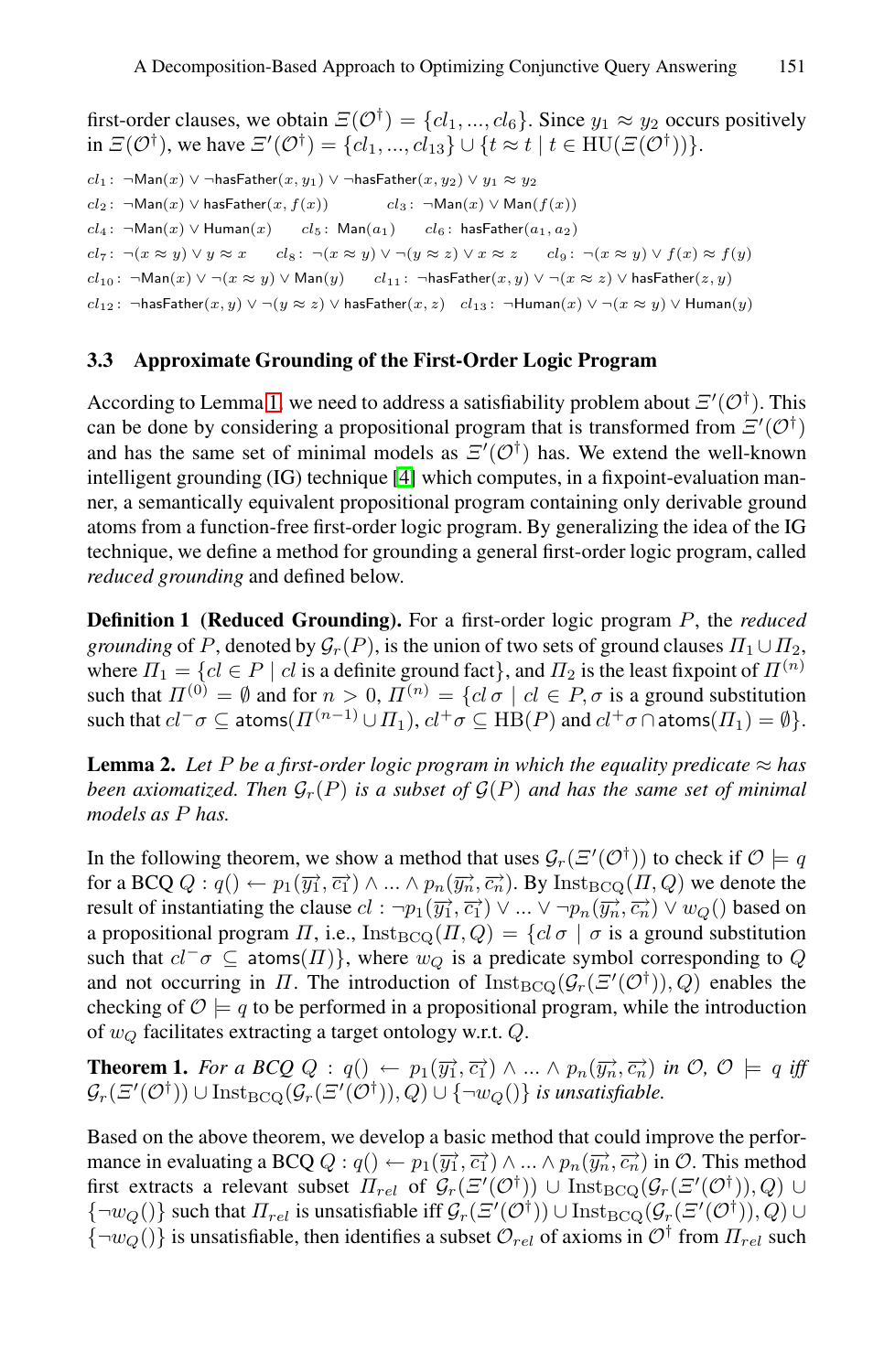that  $\Pi_{rel}$  is unsatisfiable only if  $\mathcal{O}_{rel} \models q$ , and finally checks if  $\mathcal{O}_{rel} \models q$ . By Theorem 1, we have  $\mathcal{O} \models q$  only if  $\mathcal{O}_{rel} \models q$ . Since  $\mathcal{O}_{rel} \subseteq \mathcal{O}^\dagger$  and  $\mathcal{O} \models q$  iff  $\mathcal{O}^\dagger \models q$ , we also have  $\mathcal{O} \models q$  if  $\mathcal{O}_{rel} \models q$ .

However, the basic method cannot be realized in general as  $\mathcal{G}_r(\mathcal{Z}'(\mathcal{O}^{\dagger}))$  can be infinite. We therefore consider a mapping function on ground terms occurring in a propositional program  $\Pi$  such that the range of this function is finite. We call a mapping function  $\lambda$ : terms $(\Pi) \mapsto \text{terms}(\Pi)$ , where terms $(\Pi)$  is the set of ground terms occurring in Π, an *equality-and-functional-term-collapsed mapping function* (simply *eft-mapping function*) for  $\Pi$ , if for every functional term  $f_1(...f_n(a))$  (where  $n > 1$ ) occurring in  $\Pi$ ,  $\lambda(f_1(...f_n(a))) = \lambda(f_n(a))$ , and for every equational atom  $s \approx t$ occurring positively in  $\Pi$ ,  $\lambda(s) = \lambda(t)$ .

We naturally extend a mapping function  $\lambda$  on ground terms to other first-order objects, i.e., by  $\lambda(\alpha)$ ,  $\lambda(cl)$ ,  $\lambda(\mathcal{A})$  and  $\lambda(P)$  we respectively denote the results obtained from an atom  $\alpha$ , a clause cl, a set A of atoms and a first-order logic program P by replacing every ground term t occurring in it with  $\lambda(t)$ .

It is clear that, when a propositional program  $\Pi$  is infinite but the number of constants, predicate symbols and function symbols occurring in  $\Pi$  is finite,  $\lambda(\Pi)$  is finite for any eft-mapping function  $\lambda$  for  $\Pi$ . Even when  $\Pi$  is finite,  $\lambda(\Pi)$  can be much smaller than  $\Pi$  because the subset of ground clauses in  $\Pi$  that form a congruence relation is collapsed in  $\lambda(\Pi)$ .

By  $Inst'_{1}$ By  $\text{Inst}_{\text{BCQ}}'(H, Q, \lambda)$  we denote the result of instantiating the clause  $cl : \neg p_1(\overrightarrow{y_1}, \overrightarrow{c_1}) \vee ... \vee \neg p_n(\overrightarrow{y_n}, \overrightarrow{c_n}) \vee w_Q()$  based on a propositional program  $H$  and a mapping function  $\lambda$ , i.e., Inst $'_{BCO}(H, Q, \lambda) = \{cl \sigma \mid \sigma \text{ is a ground substitution such that } \lambda(cl^-) \sigma \subseteq$  $'_{BCO}(H, Q, \lambda) = \{cl \sigma \mid \sigma \text{ is a ground substitution such that } \lambda(cl^-) \sigma \subseteq$  $'_{BCO}(H, Q, \lambda) = \{cl \sigma \mid \sigma \text{ is a ground substitution such that } \lambda(cl^-) \sigma \subseteq$ atoms( $\Pi$ ), where  $w_Q$  is a predicate symbol corresponding to Q and not occurring in *Π*. We revise the basic method by replacing  $\mathcal{G}_r(\mathcal{E}^l(\mathcal{O}^{\dagger}))$  with a finite superset  $\Pi_{sup}$ of  $\lambda(G_r(\mathcal{E}'(\mathcal{O}^{\dagger})))$ , where  $\lambda$  is an eft-mapping function for  $\mathcal{G}_r(\mathcal{E}'(\mathcal{O}^{\dagger}))$ . The revised method first extracts a relevant subset  $\Pi_{rel}$  of  $\Pi_{sup} \cup \text{Inst}_{BCO}^t(\Pi_{sup}, Q, \lambda) \cup \{\neg w_Q(\}\}$ , then computes the set  $\mathcal{O}_{rel}$  of axioms  $ax$  in  $\mathcal{O}^{\dagger}$  such that  $\lambda(cl \sigma) \in \Pi_{rel}$  for some clause  $cl \in E(ax)$  and some ground substitution  $\sigma$ , and finally checks if  $\mathcal{O}_{rel} \models q$ .

<span id="page-6-0"></span>Consider the extraction of a relevant subset  $\Pi_{rel}$  mentioned above. Our extraction method is based on the notion of *connected component* (see Definition 2 below). Simply speaking, a connected component of a propositional program  $\Pi$  is a subset of  $\Pi$  such that any two clauses in it have common ground atoms. This notion has been used to confine the search space in solving SAT problems because an unsatisfiable propositional program must have a maximal connected component that is unsatisfiable.

**Definition 2 (Connected Component).** Let  $\Pi$  be a propositional program. Two ground clauses  $cl$  and  $cl'$  are called *connected* in  $\Pi$  if there exists a sequence of clauses  $c_l = c_l, c_l, \ldots, c_l = c_l$  in  $\Pi$  such that  $cl_{i-1}$  and  $cl_i$  have common ground atoms for any  $1 \leq i \leq n$ . A *connected component*  $\Pi_c$  of  $\Pi$  is a subset of  $\Pi$  such that any two clauses cl and cl<sup>'</sup> in  $\Pi_c$  are connected in  $\Pi_c$ .  $\Pi_c$  is called *maximal* if there is no connected component  $\Pi'_{c}$  of  $\Pi$  such that  $\Pi_{c} \subset \Pi'_{c}$ .

The basic idea for extracting  $\Pi_{rel}$  is that when  $\Pi_{sup} \cup \text{Inst}'_{\text{BCO}}(\Pi_{sup}, Q, \lambda) \cup \{\neg w_Q()\}$ is unsatisfiable, the maximal connected component of  $\Pi_{sup} \cup \text{Inst}'_{\text{BCO}}(\Pi_{sup}, Q, \lambda) \cup$  ${\lbrace \neg w_O(\rbrace)}$  where  $w_O(\rbrace)$  occurs is also unsatisfiable. To obtain a smaller unsatisfiable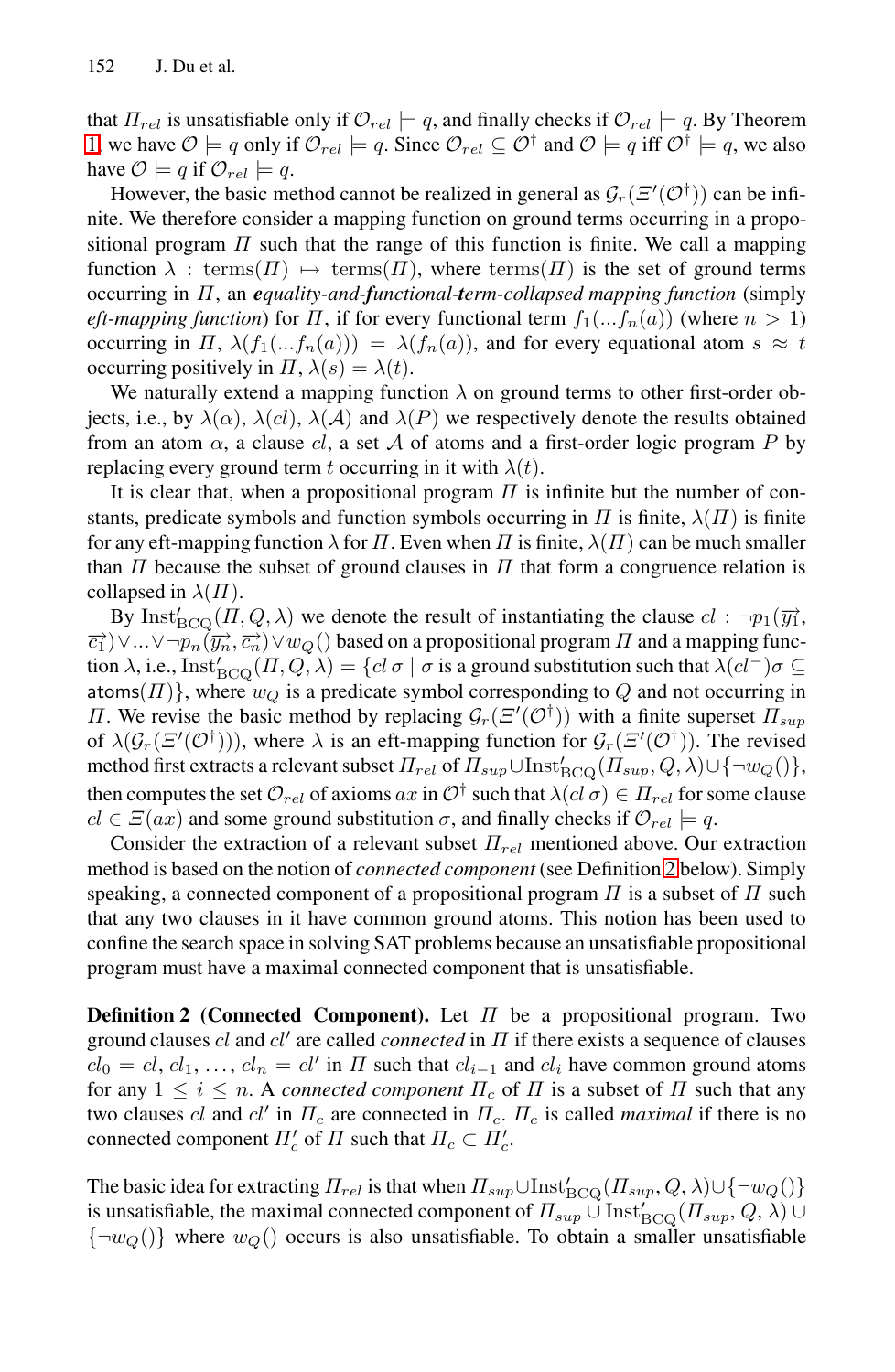subset, we extend the basic idea by removing a subset  $\Pi_{ur}$  from  $\Pi_{sup}$  first and then extracting the maximal connected component  $\Pi_{rel}$  of  $(\Pi_{sup} \cup \text{Inst}'_{\text{BCO}}(H_{sup}, Q, \lambda) \cup$  $\{\neg w_{\mathcal{O}}(\}\)\setminus \Pi_{ur}$  where  $w_{\mathcal{O}}(\)$  occurs. The detailed description and the correctness of the method are shown in the following theorem.

<span id="page-7-0"></span>**Theorem 2.** Let  $Q: q() \leftarrow p_1(\overrightarrow{y_1}, \overrightarrow{c_1}) \wedge ... \wedge p_n(\overrightarrow{y_n}, \overrightarrow{c_n})$  be a BCQ,  $\lambda$  be an eft*mapping function for*  $\mathcal{G}_r(\Xi'(\mathcal{O}^\dagger))$ ,  $\Pi_{sup}$  be a superset of  $\lambda(\mathcal{G}_r(\Xi'(\mathcal{O}^\dagger)))$  and  $\Pi' =$  $\Pi_{sup} \cup \text{Inst}_{BCO}^t(H_{sup}, Q, \lambda) \cup \{\neg w_Q(\hat{l}\}\text{.}$  Let  $\Pi_{ur}$  be a subset of  $\Pi'$  such that for all *clauses*  $cl \in \overline{\Pi}_{ur}$ ,  $cl^{+}$  *contains at least one ground atom not occurring in*  $\Pi' \setminus \Pi_{ur}$ *and*  $\Pi_{rel}$  be the maximal connected component of  $\Pi' \setminus \Pi_{ur}$  where  $w_Q()$  occurs. Let  $\mathcal{O}_{rel} = \{ax \in \mathcal{O}^\dagger \mid \text{there exists a clause } cl \in \Xi(ax) \text{ and a ground substitution } \sigma \text{ such that } \sigma \in \mathcal{O}$ *that*  $\lambda(cl \sigma) \in \Pi_{rel}$ *. Then*  $\mathcal{O} \models q$  *iff*  $\mathcal{O}_{rel} \models q$ *.* 

Based on the above theorem, we develop an algorithm to compute a superset of  $\lambda(\mathcal{G}_r(\Xi'(\mathcal{O}^\dagger)))$  for some eft-mapping function  $\lambda$ . This algorithm, denoted by Approx-Ground( $\mathcal{O}^{\dagger}$ ), accepts  $\mathcal{O}^{\dagger}$  and returns a triple  $(\Pi, \mathcal{S}_{df}, \mathcal{S})$ , where  $\mathcal{S}_{df}$  and  $\mathcal{S}$  are two sets of sets of ground atoms and  $\Pi$  is a superset of  $\lambda(\mathcal{G}_r(\Xi'(\mathcal{O}^+)))$  for some eft-mapping function  $\lambda$  that can be constructed from  $S_{df}$  and S. Since the algorithm is rather technical, we only explains the basic idea here and refer the interested reader to our technical report<sup>2</sup> for technical details.

The output  $S_{df}$  is actually the set of sets of constants such that for any constant a in any  $C \in S_{df}$ , there exists an equality assertion  $a \approx b$  in  $\mathcal{O}^{\dagger}$  for some constant  $b \in \mathcal{C}$ . The output  $S$  is actually the set of sets of ground terms whose functional depth is at most one, such that for any ground term s in any  $C \in S$ , there exists a ground term  $t \in C$ such that the equational atom  $s \approx t$  appears in the execution of the algorithm. Both  $S_{df}$  and S are used to merge ground terms that may occur in the same equational atom occurring positively in  $\mathcal{G}_r(\mathcal{Z}'(\mathcal{O}^{\dagger}))$ , making the output  $\Pi$  smaller. We call an element of  $S_{df}$  or S a *congruence class*.

The algorithm does not directly compute an eft-mapping function  $\lambda$  for  $\mathcal{G}_r(\mathcal{Z}'(\mathcal{O}^{\dagger}))$ , because such mapping function can be constructed from  $S_{df}$  and S. By map(t,  $S_{df}$ , S) we denote a function  $HU(\Xi'(\mathcal{O}^{\dagger})) \mapsto HU(\Xi'(\mathcal{O}^{\dagger}))$  based on  $S_{df}$  and S, recursively defined as follows, where  $a$  and  $b$  are constants, and  $s$  and  $t$  ground terms.

- map $(f_1(...f_n(a)), S_{df}, S)$  = map $(f_n(a), S_{df}, S)$ , where  $n > 1$ ;
- **•** map $(f(a), S_{df}, S) = \text{map}(f(b), \emptyset, S)$ , where  $b = \min(\mathcal{C})$  if  $a \in \mathcal{C}$  for some  $\mathcal{C} \in S_{df}$ , or  $b = a$  otherwise;
- **•** map $(a, S_{df}, S)$  = map $(b, \emptyset, S)$ , where  $b$  = min $(C)$  if  $a \in C$  for some  $C \in S_{df}$ , or  $b = a$ otherwise;
- map $(s, \emptyset, S) = t$ , where  $t = \min(\mathcal{C})$  if  $s \in \mathcal{C}$  for some  $\mathcal{C} \in \mathcal{S}$ , or  $t = s$  otherwise.

We naturally extend the function map to other first-order objects, i.e., by map( $\alpha$ ,  $S_{df}$ , S), map $(cl, S_{df}, S)$ , map $(A, S_{df}, S)$  and map $(P, S_{df}, S)$  we respectively denote the results obtained from an atom  $\alpha$ , a clause cl, a set A of atoms and a first-order logic program P by replacing every ground term t occurring in it with map( $t$ ,  $S_{df}$ ,  $S$ ).

We call a mapping function  $\lambda$  :  $HU(\Xi'(\mathcal{O}^{\dagger})) \rightarrow HU'(\Xi(\mathcal{O}^{\dagger}))$  *induced from* the function map w.r.t.  $S_{df}$  and S if  $\lambda(t)$  = map(t,  $S_{df}$ , S) for all ground terms  $t \in H\mathrm{U}(\mathrm{E}^{\prime}(\mathcal{O}^{\dagger}))$ . The first goal of the algorithm is to ensure the mapping function  $\lambda$  induced from map w.r.t.  $\mathcal{S}_{df}$  and S to be an eft-mapping function for  $\mathcal{G}_r(\Xi'(\mathcal{O}^{\dagger}))$ ,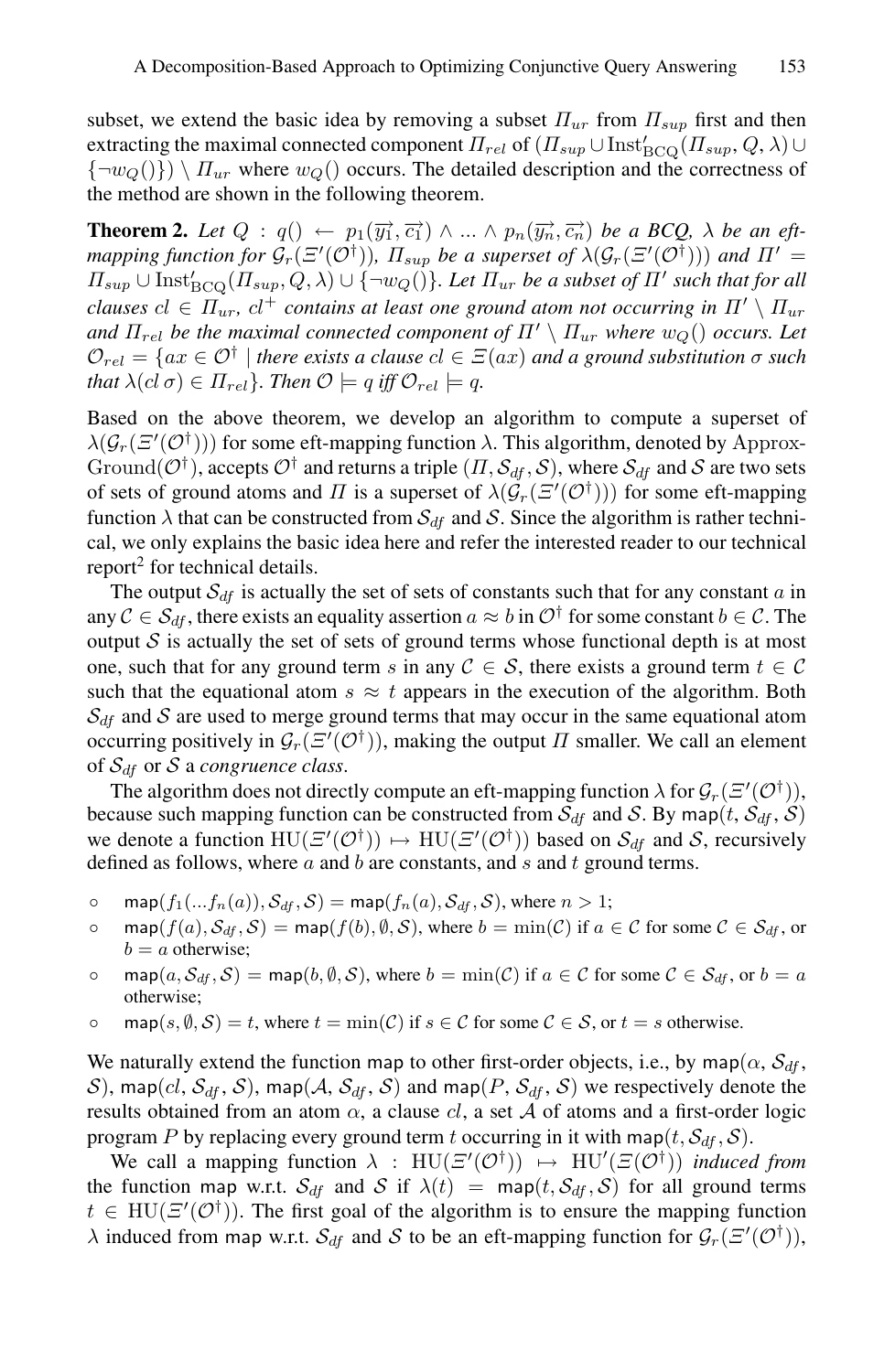

**Fig. 1.** The main steps for approximately grounding  $\mathcal{E}'(\mathcal{O}^{\dagger})$ 

i.e., ensure map(s,  $S_{df}$ , S) = map(t,  $S_{df}$ , S) for all equational atoms  $s \approx t$  occurring positively in  $\mathcal{G}_r(\Xi'(\mathcal{O}^{\dagger}))$ . The second goal of the algorithm is to return a superset of  $\lambda(\mathcal{G}_r(\Xi'(\mathcal{O}^\dagger)))$ . To achieve the above two goals, the algorithm works in two main steps, as shown in Figure 1.

In the first step, the algorithm places any two constants  $a$  and  $b$  that occur in the same equality assertion in  $\mathcal{O}^{\dagger}$  into the same congruence class C and adds C to  $\mathcal{S}_{df}$ . After this step,  $S_{df}$  will not be changed anymore.

In the second step, the algorithm instantiates clauses from  $\Xi'(\mathcal{O}^{\dagger})$  in a fixpointevalua[tio](#page-5-0)n manner to generate a superset of  $\lambda(\mathcal{G}_r(\Xi'(\mathcal{O}^+)))$ , where  $\lambda$  denotes a mapping function induced from map w.r.t.  $S_{df}$  and S.

Before giving a fixpoint-like characterization of a superset of  $\lambda(\mathcal{G}_r(\Xi'(\mathcal{O}^\dagger)))$ , we need to introduce a restriction on  $\mathcal{O}^{\dagger}$ . We call  $\mathcal{O}^{\dagger}$  *congruence-complete* if (1)  $a \approx b \in$  $O^{\dagger}$  implies  $b \approx a \in O^{\dagger}$ ; (2)  $a \approx b \in O^{\dagger}$  and  $b \approx c \in O^{\dagger}$  imply  $a \approx c \in O^{\dagger}$ ; (3)  $a \approx b \in O^{\dagger}$  and  $A(a) \in O^{\dagger}$  imply  $A(b) \in O^{\dagger}$ ; (4)  $a \approx b \in O^{\dagger}$  and  $R(a, c) \in O^{\dagger}$ imply  $R(b, c) \in \mathcal{O}^{\dagger}$ ; and (5)  $a \approx b \in \mathcal{O}^{\dagger}$  and  $R(c, a) \in \mathcal{O}^{\dagger}$  imply  $R(c, b) \in \mathcal{O}^{\dagger}$ .

Let  $\Pi_1$  denote the set of definite ground facts in  $\Xi'(\mathcal{O}^\dagger)$ . By induction on the level n of  $\Pi^{(n)}$  given in Definition 1, we can show that, if  $\Pi$  is a subset of  $\lambda(\mathcal{G}(\Xi'(\mathcal{O}^+)))$  such that (\*)  $\lambda(cl\sigma) \in \Pi$  for any clause  $cl \in \Xi'(\mathcal{O}^{\dagger})$  and any ground substitution  $\sigma$  such that  $\lambda(cl^-\sigma) \subseteq$  atoms( $\Pi \cup \lambda(\Pi_1)$ ) and every ground atom in  $\lambda(cl^+\sigma) \cap$ atoms( $\lambda(\Pi_1)$ ) contains ground terms that are functional or occur in S, then  $\Pi \cup \lambda(\Pi_1)$  is a superset of  $\lambda(G_r(\Xi'(\mathcal{O}^\dagger)))$  when  $\mathcal{O}^\dagger$  is congruence-complete. We refer the interested reader to our technical report<sup>2</sup> to see the proof of the above conclusion, a counterexample on why the restriction on congruence-completeness is needed, as well as a simple method for making  $\mathcal{O}^{\dagger}$  congruence-complete when  $\Theta(\mathcal{O})$  is not congruence-complete.

We in what follows assume that  $\mathcal{O}^{\dagger}$  is congruence-complete. Under this assumption, we refine the second goal of the algorithm to finding a subset  $\Pi$  of  $\lambda(\mathcal{G}(\mathcal{Z}'(\mathcal{O}^+)))$  that satisfies the above condition (\*). To achieve this goal, the second step of the algorithm adds  $\lambda(cl\sigma)$  to  $\Pi$  for any clause  $cl \in \Xi'(\mathcal{O}^{\dagger})$  and ground substitution  $\sigma$  such that (i)  $\lambda(cl^-\sigma) \subseteq$  atoms( $\Pi_P \cup \lambda(\Pi_1)$ ) and (ii) every ground atom in  $\lambda(cl^+\sigma) \cap$ atoms( $\lambda(\Pi_1)$ ) contains ground terms that are functional or occur in  $S$ . Meanwhile, any equational atom  $s \approx t$  occurring positively in  $cl \sigma$  is handled by placing s and t into the same congruence class C and by adding C to S. In order to achieve the first goal of the algorithm,  $f(s)$  and  $f(t)$  for f a function symbol occurring in  $E(O^{\dagger})$  are merged similarly as s and t, because the clause  $\neg(s \approx t) \lor f(s) \approx f(t)$ , instantiated from the clause of the form (4) in Section 2, may belong to  $\mathcal{G}_r(\mathcal{F}'(\mathcal{O}^{\dagger}))$ .

The following lemma shows the correctness and the complexity of the algorithm.

**Lemma 3.** *Let*  $(\Pi, \mathcal{S}_{df}, \mathcal{S})$  *be returned by* ApproxGround( $\mathcal{O}^{\dagger}$ ) *and*  $\lambda$  *be a mapping* function induced from the function map w.r.t.  $\mathcal{S}_{df}$  and S. Then: (1)  $\lambda(\mathcal{G}_r(\Xi'(\mathcal{O}^\dagger)))\subseteq \Pi$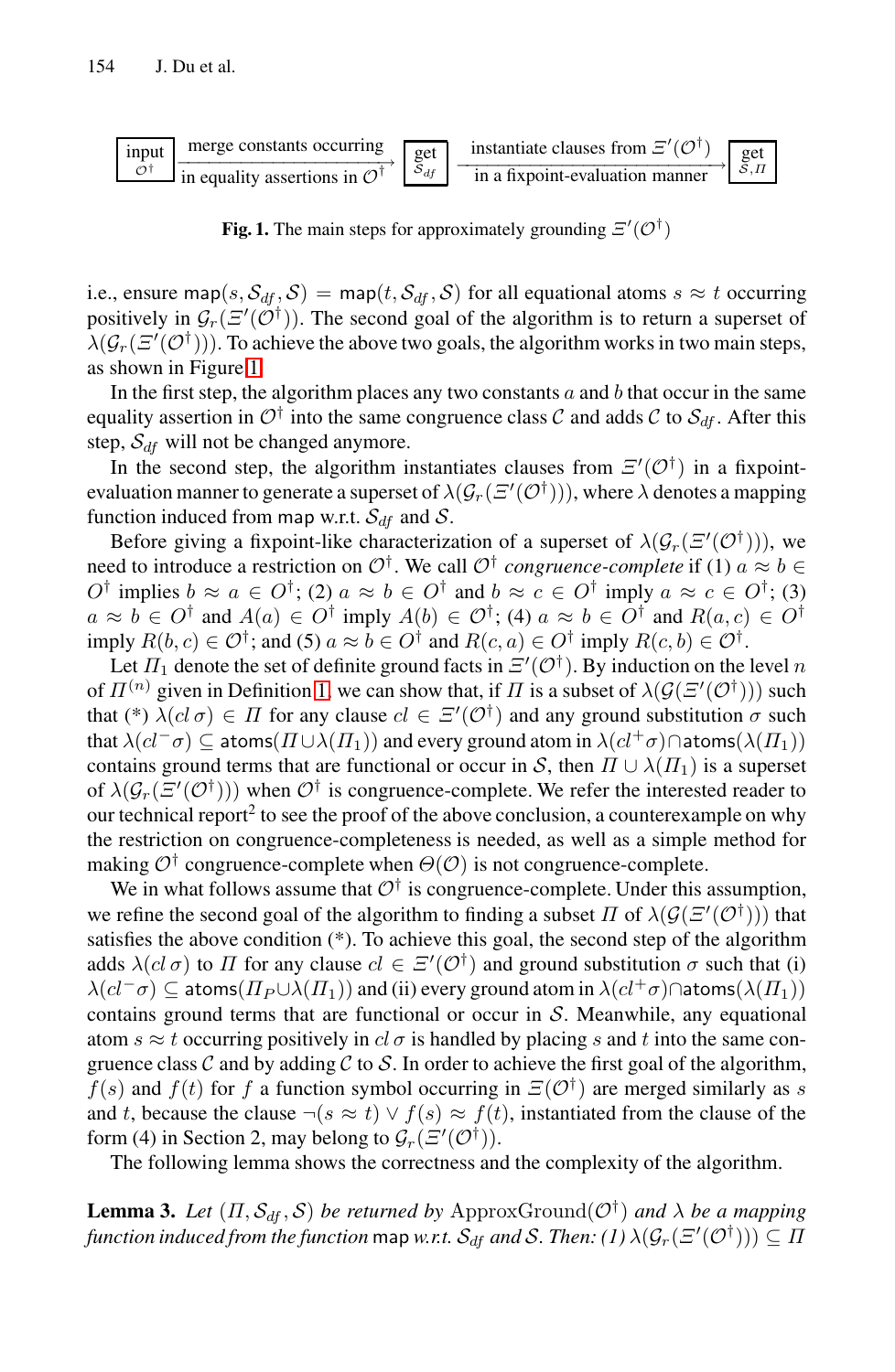<span id="page-9-0"></span>*[an](#page-4-2)d*  $\lambda$  *is an eft-mapping function for*  $\mathcal{G}_r(\Xi'(\mathcal{O}^\dagger));$  (2) ApproxGround $(\mathcal{O}^\dagger)$  *works in ti[m](#page-4-2)e polynomial in*  $s^m$  *and*  $|I|$  *is polynomial in s, where m is the maximum number in number restrictions in* O *and* s *is the size of* O*.*

Based on the above lemma, we can use the result  $(\Pi, \mathcal{S}_{df}, \mathcal{S})$  of ApproxGround $(\mathcal{O}^{\dagger})$ to compute a subset  $\mathcal{O}_{rel}$  of  $\mathcal{O}^{\dagger}$  such that  $\mathcal{O} \models q$  iff  $\mathcal{O}_{rel} \models q$  for a BCQ  $q() \leftarrow$ conj $(\vec{y}, \vec{c})$ , by applying the method given in Theorem 2.

Before ending this subsection, we show the result of ApproxGround( $\mathcal{O}^{\dagger}$ ) for the ontology  $\mathcal{O}^{\dagger}$  given in Example 1 (note that  $\mathcal{O}^{\dagger}$  is congruence-complete).

*Example 2 (Example 1 continued).* ApproxGround( $\mathcal{O}^{\dagger}$ ) returns a triple  $(\Pi, \mathcal{S}_{df}, \mathcal{S})$ , where  $\Pi = \{cl'_1, ..., cl'_{30}\}, \mathcal{S}_{df} = \emptyset$  and  $\mathcal{S} = \{\{a_2, f(a_1)\}\}.$ 

```
cl-

1 : Man(a1) cl-

2 : hasFather(a1, a2)
\begin{array}{l} cl'_3\colon \neg {\sf Man}(a_1) \lor \neg {\sf hasFather}(a_1,a_2) \lor \neg {\sf hasFather}(a_1,a_2) \lor a_2 \approx a_2 \\ cl'_4\colon \neg {\sf Man}(a_2) \lor \neg {\sf hasFather}(a_2,f(a_2)) \lor \neg {\sf hasFather}(a_2,f(a_2)) \lor f(a_2) \approx f(a_2) \\ cl'_5\colon \neg {\sf Man}(f(a_2)) \lor \neg {\sf hasFather}(f(a_2),f(a_2)) \lor \neg {\sf hasFather}(f(a_2),f(a_2)) \lor f(a_2) \approx f(a_2) \end{array}cl'\frac{1}{6}: ¬Man(a_1) \vee hasFather(a_1,a_2) cl^{\prime}_7: ¬Man(a_2) \vee hasFather(a_2,f(a_2))cl.
     \frac{g}{8}: ¬Man(f(a_2))\vee hasFather(f(a_2),f(a_2)) \; \; \; \!f(\frac{g}{2}) \; \; \!-\!Man(a_1)\vee Man(a_2)cl-
     \sum_{10}: ¬Man(a_2) ∨ Man(f(a_2))\frac{1}{10}: ¬Man(a_2) \vee Man(f(a_2)) \qquad \qquad \qquad \qquad \qquad \qquad \qquad \qquad \qquad \qquad \qquad \qquad \qquad \qquad \qquad \qquad \qquad \qquad \qquad \qquad \qquad \qquad \qquad \qquad \qquad \qquad \qquad \qquad \qquad \qquad \qquad \qquad \qquad \qquad \qquad \qquad \qquad \qquad \qquad \qquad 
\begin{array}{ll} cl'_{12}: \neg {\sf Man}(a_1) \lor {\sf Human}(a_1) & cl'_{13}: \neg {\sf Man}(a_2) \lor {\sf Human}(a_2) & cl'_{14}: \neg {\sf Man}(f(a_2)) \lor {\sf Human}(f(a_2)) \\ cl'_{15}: \ a_1 \approx a_1 & cl'_{16}: \ a_2 \approx a_2 & cl'_{17}: \ f(a_2) \approx f(a_2) \end{array}\begin{aligned} cl'_{18}: \neg(a_2 \approx a_2) \vee a_2 \approx a_2 & cl'_{19}: \neg(a_2 \approx a_2) \vee f(a_2) \approx f(a_2) \\ cl'_{20}: \neg(f(a_2) \approx f(a_2)) \vee f(a_2) \approx f(a_2) & cl'_{21}: \neg(a_2 \approx a_2) \vee \neg(a_2 \approx a_2) \vee a_2 \approx a_2 \end{aligned}cl'_{22}: \ \neg (f(a_2) \approx f(a_2)) \lor \neg (f(a_2) \approx f(a_2)) \lor f(a_2) \approx f(a_2)cl'_{23}: ¬Man(a_2) \vee \neg (a_2 \approx a_2) \vee Man(a_2) cl'_{24}: ¬Man(f(a_2)) \vee \neg (f(a_2) \approx f(a_2)) \vee Man(f(a_2))\mathit{cl}'_{25}: ¬hasFather(a_1,a_2) \lor ¬(a_2 \approx a_2) \lor hasFather(a_1,a_2)\textit{cl}_{26}^{\mathcal{T}^\circ}: ¬hasFather(a_2,f(a_2))\vee \neg(a_2\approx a_2)\vee \textsf{hasFather}(a_2,f(a_2))cl_{27}^{\prime}: ¬hasFather(a_2, f(a_2)) \vee \neg(f(a_2) \approx f(a_2)) \vee hasFather(a_2, f(a_2))<br>cl_{28}^{\prime}: ¬hasFather(f(a_2), f(a_2)) \vee \neg(f(a_2) \approx f(a_2)) \vee hasFather(f(a_2), f(a_2))\overline{cl_{29}^{\prime}}: ¬Human(a_2) \vee \neg (a_2 \approx a_2) \vee Human(a_2)\text{cl}_{30}^{\mathcal{F}^\circ}: ¬Human(f(a_2)) \vee \neg (f(a_2) \approx f(a_2)) \vee Human(f(a_2))
```
#### **3.4 Computing All Answers with the Help of the Grounding**

In this subsection, we present a method for computing all answers of a general CQ by using  $\Xi(\mathcal{O}^{\dagger})$  $\Xi(\mathcal{O}^{\dagger})$  and the result of ApproxGround( $\mathcal{O}^{\dagger}$ ).

<span id="page-9-1"></span>For a propositional program  $\Pi$ , two sets  $S_{df}$  and S of sets of ground terms occurring in  $\Pi$ , and a CQ  $Q : q(\overrightarrow{x}) \leftarrow p_1(\overrightarrow{x_1}, \overrightarrow{y_1}, \overrightarrow{c_1}) \wedge ... \wedge p_n(\overrightarrow{x_n}, \overrightarrow{y_n}, \overrightarrow{c_n})$ , where  $\overrightarrow{x}$  is the union of  $\overrightarrow{x_1},...,\overrightarrow{x_n}$ , by  $\text{Inst}_{\text{CQ}}(\overrightarrow{H},\overrightarrow{Q},\mathcal{S}_{df},\mathcal{S})$  we denote the result of instantiating the clause  $cl : \neg p_1(\overrightarrow{x_1}, \overrightarrow{y_1}, \overrightarrow{c_1}) \vee \dots \vee \neg p_n(\overrightarrow{x_n}, \overrightarrow{y_n}, \overrightarrow{c_n}) \vee w_Q(\overrightarrow{x})$  based on  $\Pi$ ,  $S_{df}$  and S, where  $w_Q$  is a predicate symbol corresponding to Q and not occurring in  $\Pi$ , i.e., Inst<sub>CQ</sub> $(H, Q, S_{df}, S) = \{cl \sigma \mid \sigma \text{ is a ground substitution such that all ground atoms }\}$ in map( $cl^-$ ,  $S_{df}$ , S)  $\sigma$  occur in  $\Pi$  and  $\vec{x}\sigma$  is a tuple of constants}. For example, for  $\Pi$ ,  $S_{df}$  and S given in Example 2 and a CQ  $Q$  :  $q(x) \leftarrow \text{Man}(x) \wedge \text{hasFather}(x, y)$ ,  $\text{Inst}_{\text{CQ}}(II, Q, \mathcal{S}_{df}, \mathcal{S}) = \{\neg \text{Man}(a_1) \lor \neg \text{hasFather}(a_1, a_2) \lor w_Q(a_1)\} \cup \{\neg \text{Man}(a_2) \lor w_Q(a_2)\}$  $\neg$ hasFather(a<sub>2</sub>,  $f(a_2)$ )  $\vee w_O(a_2)$ . With the above denotation, the following lemma gives a necessary condition that an answer of a CO in  $\mathcal O$  should satisfy.

**Lemma 4.** Let  $(\Pi, \mathcal{S}_{df}, \mathcal{S})$  be returned by ApproxGround( $\mathcal{O}^{\dagger}$ ). For a CQ Q :  $q(\vec{x}) \leftarrow \text{conj}(\vec{x}, \vec{y}, \vec{c})$  *in*  $\mathcal{O}$ , a tuple of constants  $\vec{t}$  *is an answer of*  $Q$  *in*  $\mathcal{O}$  *only if*  $\exp(w_Q(\vec{t}), S_{df}, S)$  *occurs in* Inst<sub>CQ</sub>( $\Pi, Q, S_{df}, S$ ).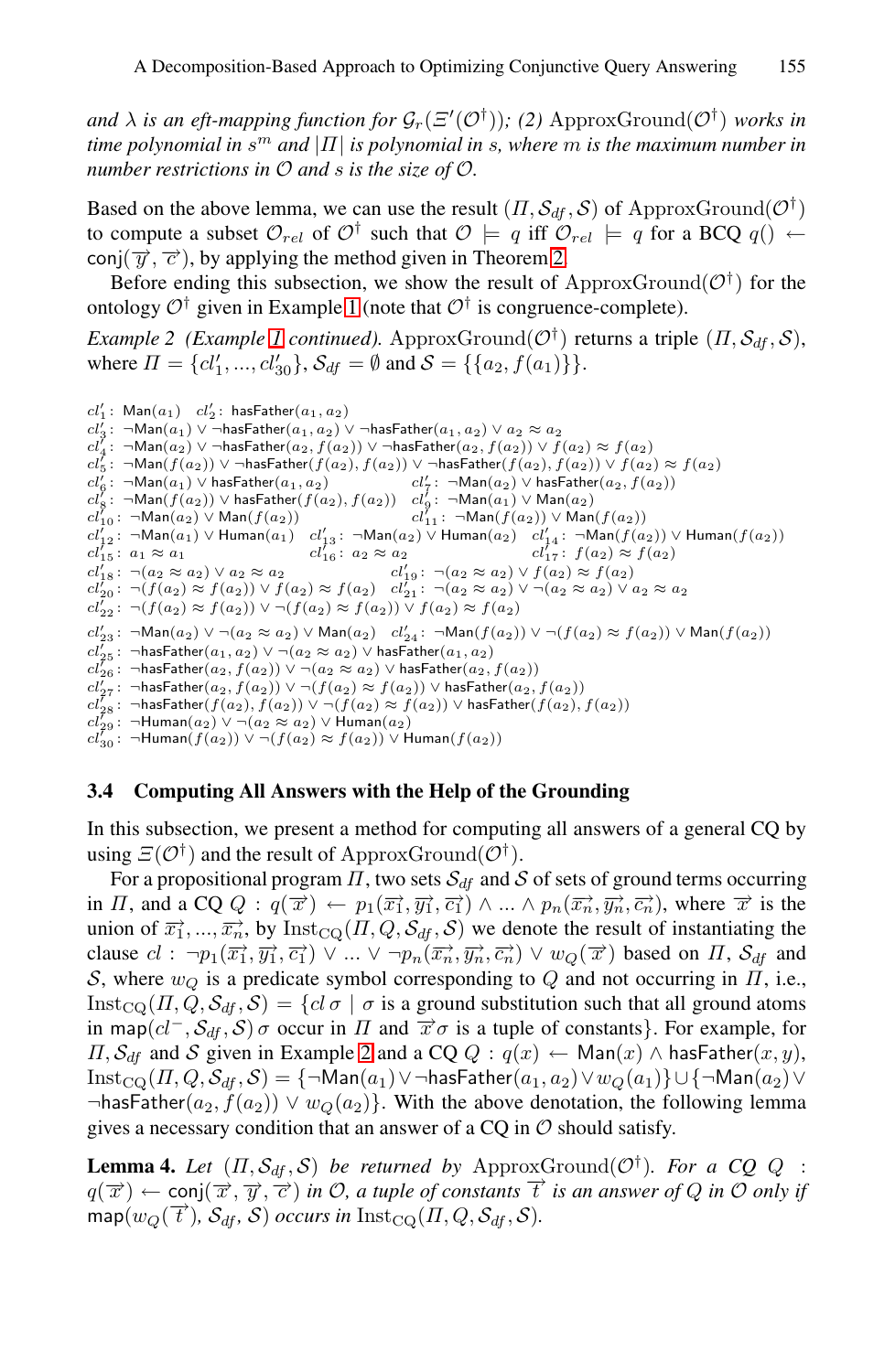<span id="page-10-0"></span>The following lemma gives a sufficient condition that ensures a tuple  $\vec{t}$  of constants to be an answer of a CQ  $Q : q(\vec{x}) \leftarrow \text{conj}(\vec{x}, \vec{y}, \vec{c})$  in O, where  $q[\vec{x} \mapsto \vec{t}, \vec{y} \mapsto \vec{s}]$ denotes the body of q with every variable in  $\vec{x}$  and  $\vec{y}$  respectively substituted by its corresponding ground terms in  $\vec{t}$  and  $\vec{s}$ .

**Lemma 5.** *For a CQ*  $Q$  :  $q(\vec{x}) \leftarrow \text{conj}(\vec{x}, \vec{y}, \vec{c})$  *in*  $\mathcal{O}$ , *a tuple*  $\vec{t}$  *of constants is an answer of* Q *in*  $\circ$  *if there exists a tuple*  $\vec{\cdot}$  *of ground terms such that every ground atom occurring in*  $q[\vec{x} \mapsto \vec{t}, \vec{y} \mapsto \vec{s}]$  *is satisfied by all models of*  $\vec{z}'(0^{\dagger})$ .

Based on the above two lemmas, we can identify a set of candidate answers of a CQ  $Q : q(\overrightarrow{x}) \leftarrow \text{conj}(\overrightarrow{x}, \overrightarrow{y}, \overrightarrow{c})$  in O. Afterwards, we may, for every candidate answer  $\overrightarrow{t}$ , compute a subset of ax[iom](#page-11-0)s in  $\mathcal{O}^{\dagger}$  to check if  $\mathcal{O} \models q[\overrightarrow{x} \mapsto \overrightarrow{t}]$  by applying the method given in Theorem 2. However, handling candidate answers one by one is inefficient because it needs to extract, for each candidate answer  $\vec{t}$ , a relevant subset of  $\Pi \cup \text{Inst}_{CQ}(\Pi, Q, S_{df}, S) \cup \{\text{map}(\neg w_Q(\vec{t}), S_{df}, S)\}\)$  $\Pi \cup \text{Inst}_{CQ}(\Pi, Q, S_{df}, S) \cup \{\text{map}(\neg w_Q(\vec{t}), S_{df}, S)\}\)$  $\Pi \cup \text{Inst}_{CQ}(\Pi, Q, S_{df}, S) \cup \{\text{map}(\neg w_Q(\vec{t}), S_{df}, S)\}\)$ ; such computation is quite costly. To improve the efficiency, we extract all relevant subsets from  $\Pi \cup \text{Inst}_{\text{CQ}}(\Pi, Q, \mathcal{S}_{df}, \mathcal{S}) \cup \{\text{map}(\neg w_Q(\vec{t}), \mathcal{S}_{df}, \mathcal{S}) \mid \vec{t} \text{ is a candidate answer}\}\$  in one pass, then from each extracted subset, identify a subset  $\mathcal{O}_{rel}$  of axioms in  $\mathcal{O}^{\dagger}$  and evaluate Q over  $\mathcal{O}_{rel}$  by applying an OWL DL reasoner.

The algorithm for query answering is given in Figure 2, where the input  $A$  can be the set of ground atoms occurring in definite ground facts in  $\mathcal{E}(\mathcal{O}^{\dagger})$ . We explain how the algorithm works. Lines 1–2 respectively compute a set Ans of explicit answers and a set Cands of candidate answers of Q in O based on Lemma 5 and Lemma 4. Line 3 decomposes  $\Pi^{\dagger} = \Pi \cup \text{Inst}_{\text{CQ}}(\Pi, Q, \mathcal{S}_{df}, \mathcal{S}) \cup \{\text{map}(\neg w_Q(\vec{\tau}), \mathcal{S}_{df}, \mathcal{S}) \mid \vec{\tau} \in \text{Cands}\}$ to a set of disjoint subsets from which target ontologies can be extracted. The subprocedure Decompose( $\Pi^{\dagger}$ ) first filters the largest subset  $\Pi_0$  of  $\Pi^{\dagger}$  such that for all clauses  $cl \in \Pi_0$ ,  $cl^+$  has at least one ground atom not occurring in  $\Pi^{\dagger} \setminus \Pi_0$ , then returns the set of maximal connected components of  $\Pi^{\dagger} \setminus \Pi_0$ . Basically,  $\Pi_0$  is the greatest fixpoint of  $\Pi_0^{(n)}$  such that  $\Pi_0^{(0)} = \Pi^{\dagger}$  and for  $n > 0$ ,  $\Pi_0^{(n)} = \{cl \in \Pi_0^{(n-1)} \mid$  $cl^+ \setminus \text{atoms}(\overline{H}^{\dagger} \setminus \overline{H}_0^{(n-1)}) \neq \emptyset$  (see our technical report<sup>2</sup> for how to realize the decomposition process). Lines 4–6 handle every maximal connected component  $\Pi_{rel}$ [of](#page-9-0)  $\Pi^{\dagger} \setminus \Pi_0$ : if any ground atom over  $w_Q$  does not occur in  $\Pi_{rel}$ ,  $\Pi_{rel}$  is irrelevant to Q [a](#page-4-2)nd thus neglected; otherwise, a subset  $\mathcal{O}_{rel}$  of  $\mathcal{O}^{\dagger}$  is extracted from  $\Pi_{rel}$ , and all answers of Q in  $\mathcal{O}_{rel}$  are added to Ans (the evaluation of  $\mathcal{O}_{rel}$  of  $\mathcal{O}^{\dagger}$  is realized in TraditionalEvaluate, which applies an OWL DL reasoner). [N](#page-9-0)ote that different extracted ontologies have no common ABox axioms because ABox axioms correspond to ground atoms in  $\Pi^{\dagger} \setminus \Pi_0$  and different maximal connected components of  $\Pi^{\dagger} \setminus \Pi_0$ have no common ground atoms.

<span id="page-10-1"></span>*Example 3 (Example 2 continued).* Given a CQ  $Q : q(x) \leftarrow \text{Man}(x) \wedge \text{hasFather}(x, y)$ in O given in Example 1, we show how DecompBasedEvaluate $(Q, \mathcal{A}, \Pi, \mathcal{S}_{df}, \mathcal{S})$ works, where A is the set of ground atoms occurring in definite ground facts in  $E(O^{\dagger})$ , i.e.,  $A = \{Man(a_1), hasFather(a_1, a_2)\}\$ , and  $\Pi$ ,  $S_{df}$ ,  $S$  are given in Example 2. Line 1 in Figure 2 sets Ans as  $\{a_1\}$ . Line 2 sets Cands as  $\{a_2\}$ . Line 3 computes  $\Pi^{\dagger} = \Pi \cup \text{Inst}_{\text{CQ}}(\Pi, Q, \mathcal{S}_{df}, \mathcal{S}) \cup \{\text{map}(\neg w_Q(\vec{\tau}), \mathcal{S}_{df}, \mathcal{S}) \mid \vec{\tau} \in \text{Cands}\} = \{cl'_1,$ ...,  $cl'_{33}$ } and calls Decompose( $\Pi^{\dagger}$ ), where  $cl'_{1}, \ldots, cl'_{30}$  are given in Example 2,  $cl'_{31}$  is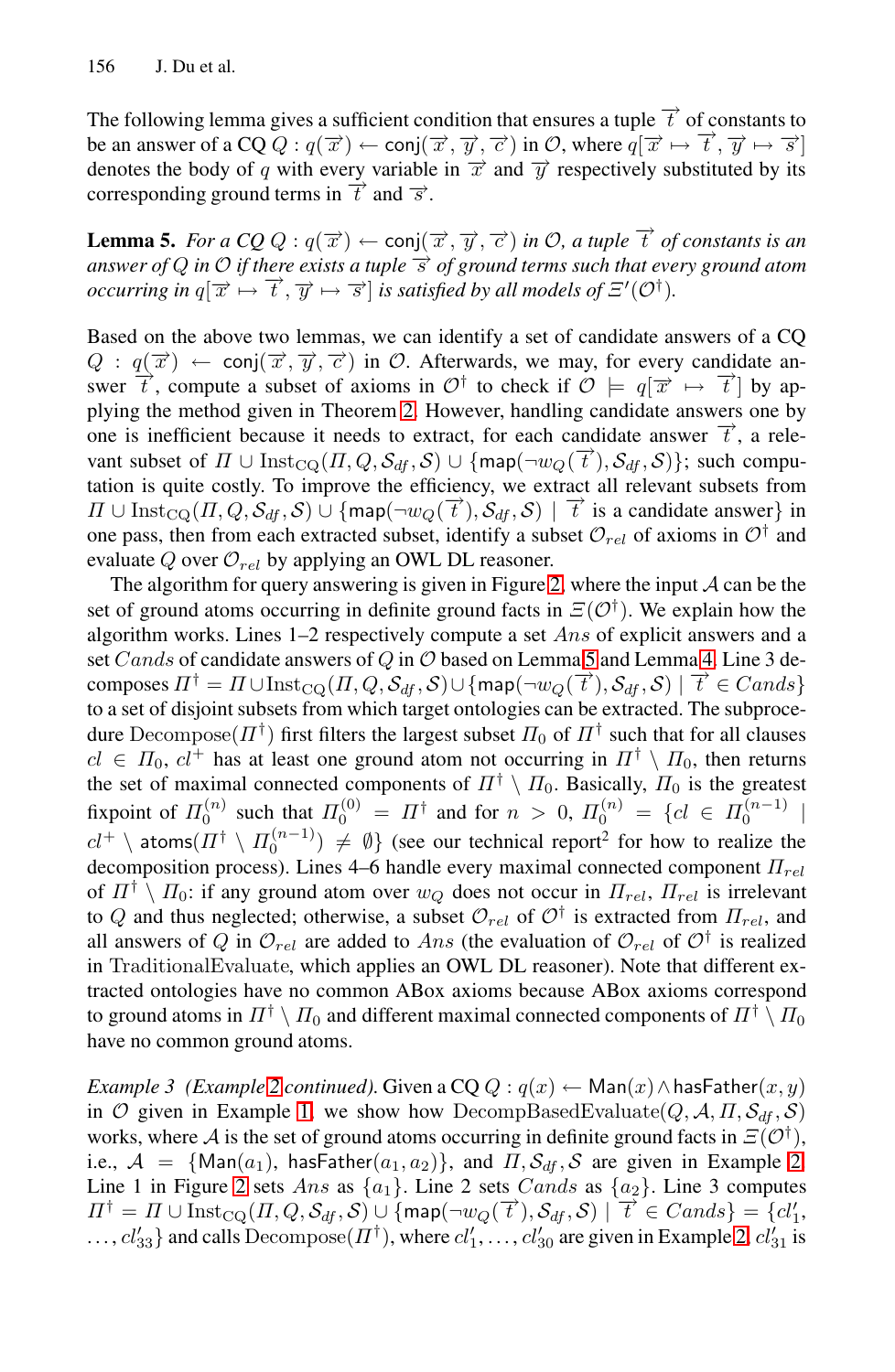**Algorithm 1.** DecompBasedEvaluate( $Q, A, \Pi, S_{df}, S$ )

- **In:** A CQ  $Q: q(\vec{x}) \leftarrow p_1(\vec{x}_1, \vec{y}_1, \vec{c}_1) \wedge ... \wedge p_n(\vec{x}_n, \vec{y}_n, \vec{c}_n)$ , a set A of ground atoms satisfied by all models of  $\Xi'(\mathcal{O}^{\dagger})$  and the results  $\Pi$ ,  $\mathcal{S}_{df}$ ,  $\mathcal S$  returned by ApproxGround $(\mathcal{O}^{\dagger})$ .
- **Out:** The set of answers of Q in  $\mathcal{O}$ .
- 1. Ans :=  $\{\vec{x}\sigma \mid \sigma \text{ is a ground substitution such that } \{p_1(\vec{x}_1, \vec{y}_1, \vec{c}_1), \ldots, p_n(\vec{x}_n, \vec{y}_n, \vec{c}_n)\}\sigma \subseteq A\}$  and  $\vec{x}\sigma$ is a tuple of constants};
- <span id="page-11-0"></span>2. Cands :=  $\{\vec{x}\sigma \mid \sigma \text{ is a ground substitution such that } \text{map}(w_O(\vec{x}\sigma), \mathcal{S}_{df}, \mathcal{S}) \text{ occurs in } \text{Inst}_{CO}(H, Q, \mathcal{S}_{df}, \mathcal{S}_{df})\}$ S) and  $\overrightarrow{x} \sigma$  is a tuple of constants} \ Ans;
- 3.  $R\overline{Sets} := \text{Decompose}(H \cup \text{Inst}_{\text{CQ}}(H, Q, \mathcal{S}_{df}, \mathcal{S}) \cup \{\text{map}(\neg w_Q(\overrightarrow{t}), \mathcal{S}_{df}, \mathcal{S}) \mid \overrightarrow{t} \in Cands\};$
- 4. **for** each  $\Pi_{rel} \in RSets$  such that some ground atoms over  $w_Q$  occur in  $\Pi_{rel}$  **do**
- 5.  $\mathcal{O}_{rel} := \{ax \in \mathcal{O}^{\dagger} \mid \text{there exists a clause } cl \in \Xi(ax) \text{ and a ground substitution } \sigma \text{ such that } \text{map}(cl \sigma, S_{df}, S) \in \Pi_{rel} \};$
- 6. Ans := Ans ∪ TraditionalEvaluate( $Q, \mathcal{O}_{rel}$ );<br>7. **return** Ans:
- return [Ans](#page-11-0);

**Fig. 2.** A decomposition-based algorithm for evaluating a CQ

 $\neg$ Man $(a_1)$ ∨ $\neg$ has $\mathsf{Father}(a_1, a_2) \vee w_Q(a_1), cl'_{32}$  is  $\neg$ Man $(a_2) \vee \neg$ has $\mathsf{Father}(a_2, f(a_2)) \vee \neg$  $w_Q(a_2)$  and  $cl'_{33}$  is  $\neg w_Q(a_2)$ . It can be checked that the filtered set  $\Pi_0$  of  $\Pi^{\dagger}$  is  $\{cl'_{12},$  $cl'_{13}, cl'_{14}, cl'_{29}, cl'_{30}, cl'_{31}$  and the remaining set has a single maximal connected component. Hence Decompose( $\Pi^{\dagger}$ ) returns {{ $\Pi_{rel}$ }}, where  $\Pi_{rel} = \Pi^{\dagger} \setminus \Pi_0$ . Since  $w_Q(a_2)$ occurs in  $\Pi_{rel}$ , line 5 in Figure 2 is executed, yielding  $\mathcal{O}_{rel} = \{ \text{Man } \sqsubseteq \leq_1 \text{ hasFather, } \}$ Man  $\sqsubseteq$   $\exists$ hasFather.Man, Man $(a_1)$ , hasFather $(a_1, a_2)$ }. Note that  $\mathcal{O}_{rel}$  is a subset of  $\mathcal{O}^+$  from which the axiom Man  $\subseteq$  Human is removed. By applying an OWL DL reasoner, we can check that  $a_2$  is the unique answer of Q in  $\mathcal{O}_{rel}$ , so Ans is updated to  ${a_1, a_2}$  in line 6 and finally returned by DecompBasedEvaluate(Q, A,  $\Pi$ ,  $S_{df}$ , S).

In the remainder of this section, we assume that the OWL DL reasoner applied in our approach is sound and complete for the category of given CQs, i.e., the subprocedure TraditionalEvaluate is correct. The following theorem shows the correctness of DecompBasedEvaluate.

**Theorem 3.** Let  $Q: q(\vec{x}) \leftarrow \text{conj}(\vec{x}, \vec{y}, \vec{c})$  *be a CQ,* A *be a set of ground atoms satisfied by all models of*  $\Xi'(\mathcal{O}^{\dagger})$ ,  $(\Pi, \mathcal{S}_{df}, \mathcal{S})$  *be returned by* ApproxGround( $\mathcal{O}^{\dagger}$ ). *Then* DecompBasedEvaluate( $Q$ ,  $A$ ,  $\Pi$ ,  $S$ <sub>df</sub>,  $S$ ) *returns the set of answers of*  $Q$  *in*  $O$ .

#### **3.5 Optimization by Computing More ABox Entailments**

Based on Figure 2 (line 1), we can see that if we obtain more definite ground facts of  $E(O^{\dagger})$ , we can compute more explicit answers of a given CQ; thus, we can further improve the performance of our approach. We therefore present an important optimization that computes more entailments of  $\mathcal{O}^{\dagger}$  before calling ApproxGrounding( $\mathcal{O}^{\dagger}$ ).

Basically, the optimization computes a set  $A$  of ground atoms from the set of definite clauses in  $\Xi(\Theta(\mathcal{O}))$  such that the functional depth of every ground term occurring in A is at most one. Recall that  $\Theta(\mathcal{O})$  is the result of applying structural transformation to O. We call such subset A the *bounded entailment set* of  $\Theta(\mathcal{O})$ , which is defined as the least fixpoint of  $\mathcal{A}^{(n)}$  such that  $\mathcal{A}^{(0)} = \emptyset$  and for  $n > 0$ ,  $\mathcal{A}^{(n)} = \bigcup \{ cl^+ \sigma \mid cl \in \text{DS}(\mathcal{Z}^i(\Theta(\mathcal{O}))), \sigma \text{ is a ground substitution such that }$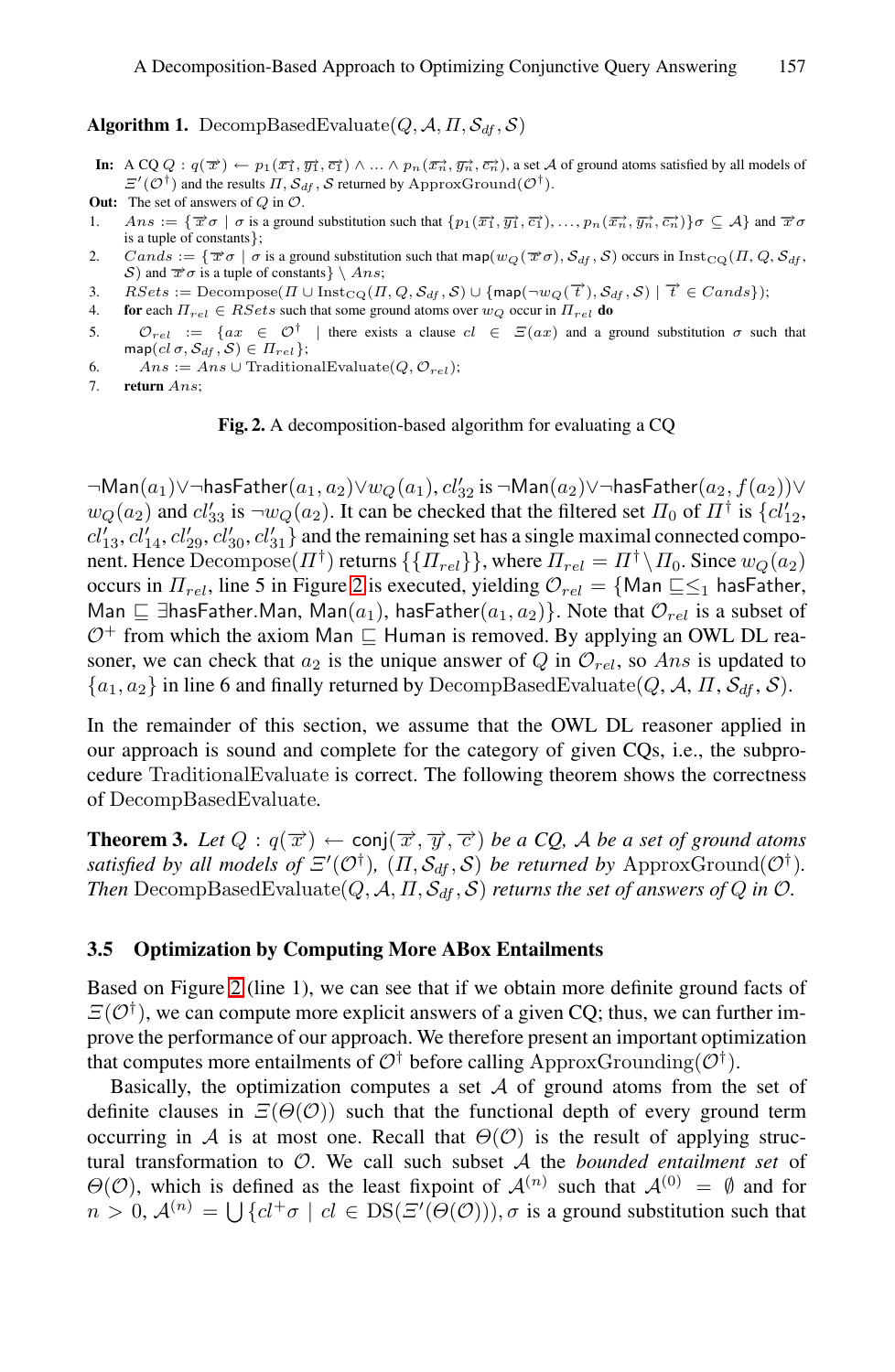$cl^-\sigma \subseteq A^{(n-1)}, cl^+\sigma \subseteq \text{HB}(\Xi(\Theta(\mathcal{O})))$  and depth $(cl \sigma) \leq 1$ , where depth $(cl)$ denotes the maximum functional depth of all ground terms occurring in a ground clause cl, and  $DS(\mathcal{Z}'(\Theta(\mathcal{O})))$  denotes the [set](#page-4-1) of all definite clauses in  $\mathcal{Z}'(\Theta(\mathcal{O}))$ .

Let A be the bounded entailment set of  $\Theta(\mathcal{O})$ . Since A is a set of ground atoms in the least model of  $DS(\Xi'(\Theta(\mathcal{O}))$  and the least model of  $DS(\Xi'(\Theta(\mathcal{O})))$  is a subset of every model of  $\mathcal{Z}'(\Theta(\mathcal{O}))$ , every ground atom in A is satisfied by all models of  $\Xi'(\Theta(\mathcal{O}))$  $\Xi'(\Theta(\mathcal{O}))$  $\Xi'(\Theta(\mathcal{O}))$ . Let  $\mathcal{A}_C$  be the subset of  $\mathcal A$  that contains only constants. When  $\Theta(\mathcal{O}) \cup \mathcal A_C$ has equal[ity](#page-12-1) assertions, some equational atoms must occur positively in  $E(\Theta(\mathcal{O}))$ , so  $\mathcal{E}(\Xi(\Theta(\mathcal{O}))) \subseteq \text{DS}(\Xi'(\Theta(\mathcal{O})).$  It follows that  $\Theta(\mathcal{O}) \cup \mathcal{A}_{\mathcal{C}}$  is congruence-complete. In the remainder of this section, we assume that  $\mathcal{O}^{\dagger} = \Theta(\mathcal{O}) \cup \mathcal{A}_{C}$ . Since every ground atom in  $\mathcal{A}_{C}$  is satisfied by all models of  $\Theta(\mathcal{O})$ , Lemma 1 and whatever follows from Lemma 1 still hold when  $\mathcal{O}^{\dagger} = \Theta(\mathcal{O}) \cup \mathcal{A}_{C}$ .

<span id="page-12-1"></span><span id="page-12-0"></span>To evaluate a CQ Q in  $\mathcal{O}$ , we now call DecompBasedEvaluate( $Q$ ,  $\mathcal{A}$ ,  $\Pi$ ,  $S_{df}$ , S), where A is the bounded entailment set of  $\Theta(\mathcal{O})$  and  $(\Pi, \mathcal{S}_{df}, \mathcal{S})$  are returned b[y](#page-10-1) ApproxGround( $\mathcal{O}^{\dagger}$ ). Theorem 4 shows that the opti[miz](#page-4-2)ation also guarantees sound and complete results. Example 4 illustrates that the optimization does take effect in our [r](#page-4-2)unning example.

**Theorem 4.** *Let*  $Q: q(\vec{x}) \leftarrow \text{conj}(\vec{x}, \vec{y}, \vec{c})$  *be a CQ, A be the bounded entailment set of*  $\Theta(\mathcal{O})$ *,*  $(\Pi, \mathcal{S}_{df}, \mathcal{S})$  *be returned by* ApproxGround $(\mathcal{O}^{\dagger})$  *and Ans be returned by* DecompBasedEvaluate( $Q$ ,  $A$ ,  $\Pi$ ,  $S_{df}$ ,  $S$ ). Then Ans is the set of answers of  $Q$  in  $O$ .

*Example 4 (Example 3 continued).* For the ontology  $O$  given in Example 1, since  $\mathcal{Z}'(\Theta(\mathcal{O})) = \{cl_1, ..., cl_{13}\} \cup \{t \approx t \mid t \in \text{HU}(\mathcal{Z}(\mathcal{O}^{\dagger}))\}, \text{ where } cl_1, ..., cl_{13} \text{ are }$ given in Example 1, we have  $DS(\Xi'(\Theta(\mathcal{O}))) = \Xi'(\Theta(\mathcal{O}))$ . We can compute the bounded [en](#page-9-0)tailment set A of  $\Theta(\mathcal{O})$  as  $\{\text{Man}(a_1), \text{Man}(f(a_1)), \text{Man}(a_2), \text{Man}(f(a_2)),\}$ Hu[ma](#page-10-1)n $(a_1)$ , Human $(f(a_1))$ , Human $(a_2)$ , Human $(f(a_2))$ , hasFather $(a_1, a_2)$ , hasFather $(a_1, f(a_1))$ , hasFather $(a_2, f(a_2))$ , hasFather $(f(a_1), f(a_2))$ ,  $a_2 \approx f(a_1)$ ,  $f(a_1) \approx a_2, a_1 \approx a_1, f(a_1) \approx f(a_1), a_2 \approx a_2, f(a_2) \approx f(a_2)$ . By appending to  $\Theta(\mathcal{O})$  the set  $\mathcal{A}_{C}$  of ground atoms in A that contains only constants, we obtain  $\mathcal{O}^\dagger\ =\ \{$ Man  $\sqsubseteq\leq_1\,$  has $\mathsf{Father},$  Man  $\sqsubseteq\,$   $\exists$ has $\mathsf{Father}.\mathsf{Man},$  Man  $\sqsubseteq\,$  Human,  $\textsf{Man}(a_1)$ ,  $\textsf{Man}(a_2)$ ,  $\textsf{Human}(a_1)$ ,  $\textsf{Human}(a_2)$ ,  $\textsf{hasFather}(a_1, a_2)$ ,  $a_1 \approx a_1, a_2 \approx a_2$ . ApproxGround $(\mathcal{O}^{\dagger})$  returns  $(\Pi, \mathcal{S}_{df}, \mathcal{S})$ , where  $\Pi = \{cl'_1, \ldots, cl'_{11}, cl'_{13}, \ldots, cl'_{30}\}$ (see  $cl'_1, ..., cl'_{30}$  in Example 2),  $S_{df} = \emptyset$  and  $S = \{\{a_2, f(a_1)\}\}\.$  Consider again the CQ  $Q : q(x) \leftarrow \text{Man}(x) \land \text{hasFather}(x, y)$  given in Example 3. By calling DecompBasedEvaluate(Q, A,  $\Pi$ ,  $S_{df}$ , S), we get  $Ans = \{a_1, a_2\}$  in line 1 and  $Cands = \emptyset$  in line 2, thus we obtain the set of answers of Q in O without calling OWL DL reasoners.

To summarize, our decomposition-based approach to conjunctive query answering works as follows. In the offline phase, we compute the bounded entailment set A of  $\Theta(\mathcal{O})$  and set  $\mathcal{O}^{\dagger}$  as  $\Theta(\mathcal{O}) \cup \{ax \in \mathcal{A} \mid ax$  contains only constants}, then call ApproxGround( $\mathcal{O}^{\dagger}$ ), obtaining  $(\Pi, \mathcal{S}_{df}, \mathcal{S})$ . In the online phase, for every coming CQ Q, we call DecompBasedEvaluate( $Q$ , A,  $\Pi$ ,  $S_{df}$ ,  $S$ ), obtaining all answers of Q.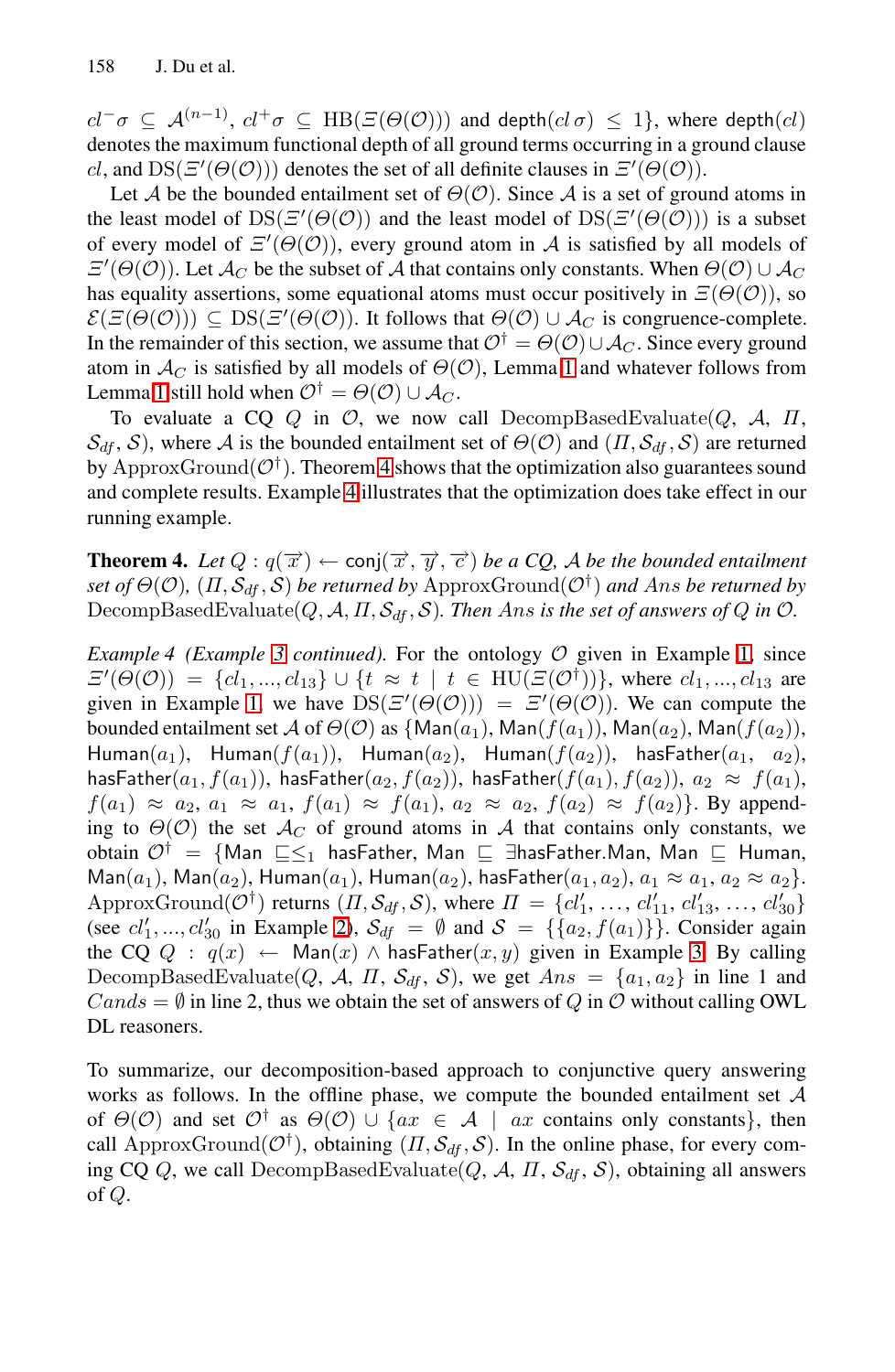# **4 Experimental Evaluation**

We implemented the proposed approach in GNU C++, using MySQL as the back-end SQL engine. The implemented system<sup>3</sup> is called DecomBaR (abbr. for **Decom**position-**Ba**sed **R**easoner). It maintains ABox axioms and ground atoms in the approximate grounding in databases, maintains ground clauses in t[he](#page-16-2) approximate grounding in disk files, and calls Pellet  $[14]$  (version 2.0.0-rc6)<sup>4</sup> to evaluate CQs over extracted ontologies. All our experiments were conducted on a machine with 2GHz Intel Pentium Dual CPU and 2GB RAM, running Windows XP, where the maximum Java heap size was set to (max) 1312MB.

### **4.1 Experimental Setup**

We conducted experiments on Lehigh University Benchm[ark](#page-13-1) (LUBM) [8] and University Ontology Benchmark (UOBM) [10] (including U[OB](#page-13-2)M-Lite and UOBM-DL) ontologies. We used the above benchmark ontologies because they all come with benchmark CQs, which can provide a reasonable assessment on the effectiveness of our proposed approach. By LUBMn, UOBM-Liten and UOBM-DLn we respectively denote the instances of LUBM, UOBM-Lite and UOBM-DL that contain axioms about  $n$  universities. We specifically tested on LUBM1, LUBM10, UOBM-Lite1, UOBM-Lite10, UOBM-DL1 and UOBM-DL10, where the former two were generated by the LUBM data generator<sup>5</sup>, and the latter four were all downloaded from the UOBM Website<sup>6</sup>.

<span id="page-13-2"></span>Before testing our approach we stored ABoxes to MySQL databases. Table 1 lists the characteristics of the six test ontologies.

| Ο           | $ N_C $ $ N_R $ |    | $ N_I    \mathcal{T}  $ |    | $ \mathcal{A}   \mathcal{T} $               |     |         | $ \mathcal{A}^{\dagger} $ Offline(sec) |
|-------------|-----------------|----|-------------------------|----|---------------------------------------------|-----|---------|----------------------------------------|
| LUBM1       | 59              | 16 | 50.253                  | 94 | 100,543 105                                 |     | 100,543 | 17                                     |
| LUBM10      | 59              |    | 16 629,568              |    | 94 1, 272, 575 105 1, 272, 575              |     |         | 219                                    |
| UOBM-Lite1  | 51              | 43 |                         |    | 95,010 130 245,864 151                      |     | 245,864 | 101                                    |
| UOBM-Lite10 | 51              |    |                         |    | 43 820, 208 130 2, 096, 973 151 2, 096, 973 |     |         | 1193                                   |
| UOBM-DL1    | 112             | 44 | 96.081 151              |    | 260,540                                     | 210 | 260,587 | 242                                    |
| UOBM-DL10   | 112             |    |                         |    | 44 825,455 151 2,217,302 210 2,217,349      |     |         | 7103                                   |

**Table 1.** The characteristics of test ontologies and the execution time in the offline phase

<span id="page-13-0"></span>Note:  $\mathcal{O} = (\mathcal{T}, \mathcal{A})$  [is a test ontology and](http://www.aifb.uni-karlsruhe.de/WBS/gqi/DecomBaR/)  $\Theta(\mathcal{O})=(\mathcal{T}^{\dagger}, \mathcal{A}^{\dagger})$ . N<sub>C</sub>, N<sub>R</sub> and N<sub>I</sub> are respectively [the sets of concept names](http://clarkparsia.com/pellet/), role names and individuals in O.

#### <span id="page-13-1"></span>**[4.2](http://www.alphaworks.ibm.com/tech/semanticstk/) [Experimental](http://www.alphaworks.ibm.com/tech/semanticstk/) [Results](http://www.alphaworks.ibm.com/tech/semanticstk/)**

We compared DecomBaR with the original Pellet reasoner (simply Pellet) and the KAON2 reasoner (simply KAON2) on evaluating benchmark CQs given in [8,10]. We

<sup>3</sup> http://www.aifb.uni-karlsruhe.de/WBS/gqi/DecomBaR/

<sup>4</sup> http://clarkparsia.com/pellet/

<sup>5</sup> http://swat.cse.lehigh.edu/projects/lubm/index.htm

 $6$ http://www.alphaworks.ibm.com/tech/semanticstk/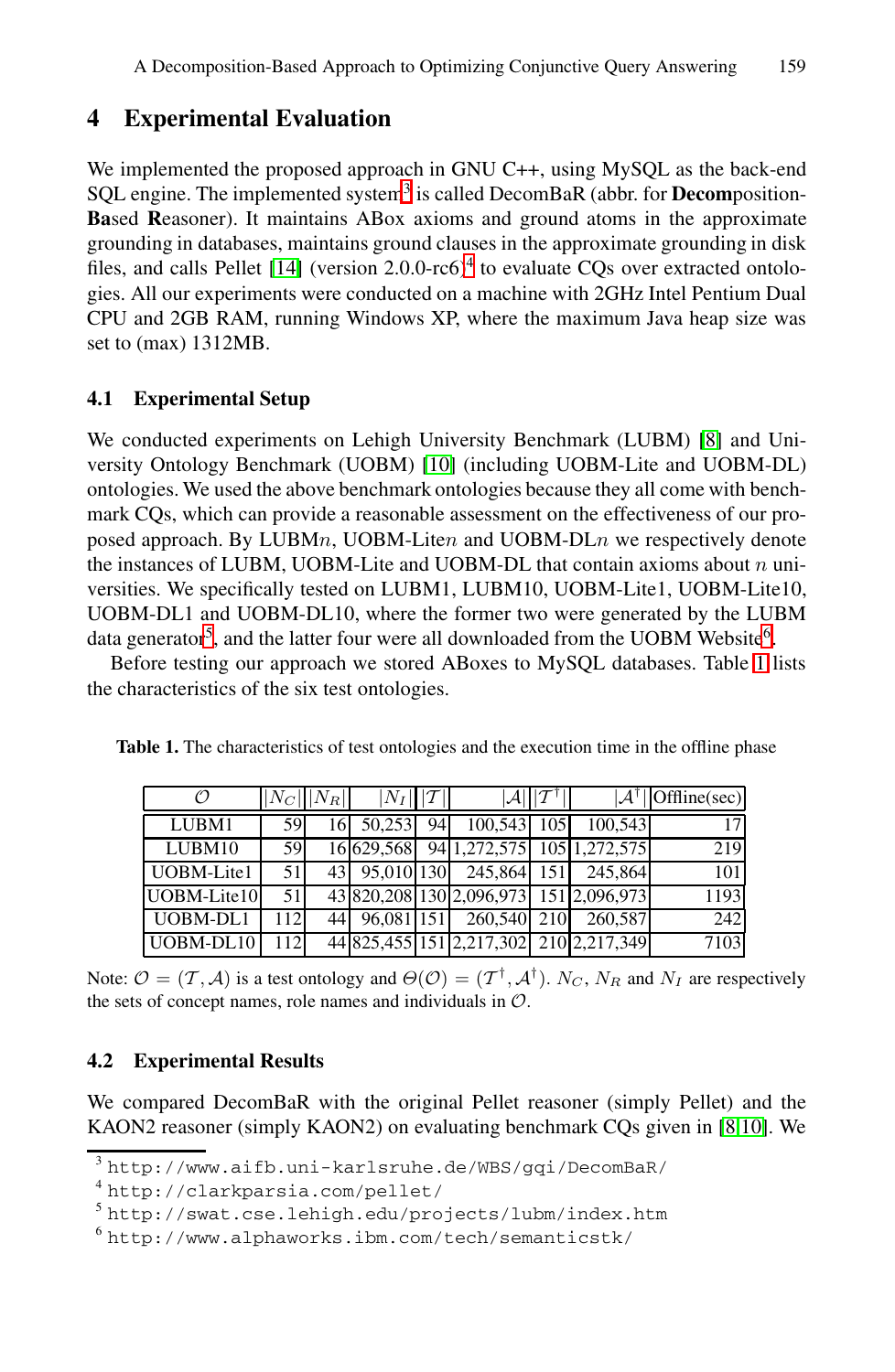

<span id="page-14-0"></span>**Fig. 3.** The execution time (in seconds) for evaluating all benchmark CQs

implemented an interface to allow Pellet or KAON2 to read ABoxes from databases. We did not test KAON2 on UOBM-DL $n$  ontologies nor CQs with non-distinguished variables as they are not supported by KAON2.

The execution time (in seconds) in the offline phase of DecomBaR is shown in the last column of T[ab](#page-14-0)le 1. The results for evaluating every benchmark CQ are shown in Figure 3. The execution time about DecomBaR is the total evaluation time in the online phase, including the time for decomposing the propositional program compiled in the offline phase and the time for loading extracted ontologies to the called reasoner, waiting the called reasoner to return and handling the returned results. The execution time about Pellet or KAON2 is the time for query answering only, excluding the time for ontology loading and consistency checking (as we assume that the ontology is loaded and checked consistency offline) and the time for writing results.

Below the horizontal axis in Figure 3, "#ont" denotes the number of extracted ontologies over which Pellet is called to evaluate a test query, and " $|T|_{max}$ " (resp. " $|A|_{max}$ ") denotes the maximum number of axioms in the TBox (resp. the ABox) of every extracted ontology. The name of a CQ is framed iff the CQ has non-distinguished variables. Above a bar, "M" means running out of memory after the displayed time, "T" means exceeding the time limit of 1000s, and "E" means that the set of computed answers is incorrect; we call any of these cases an unsuccessful evaluation. For every benchmark CQ that both DecomBaR and Pellet (resp. KAON2) successfully evaluate, the answers computed by DecomBaR and Pellet (resp. KAON2) coincide.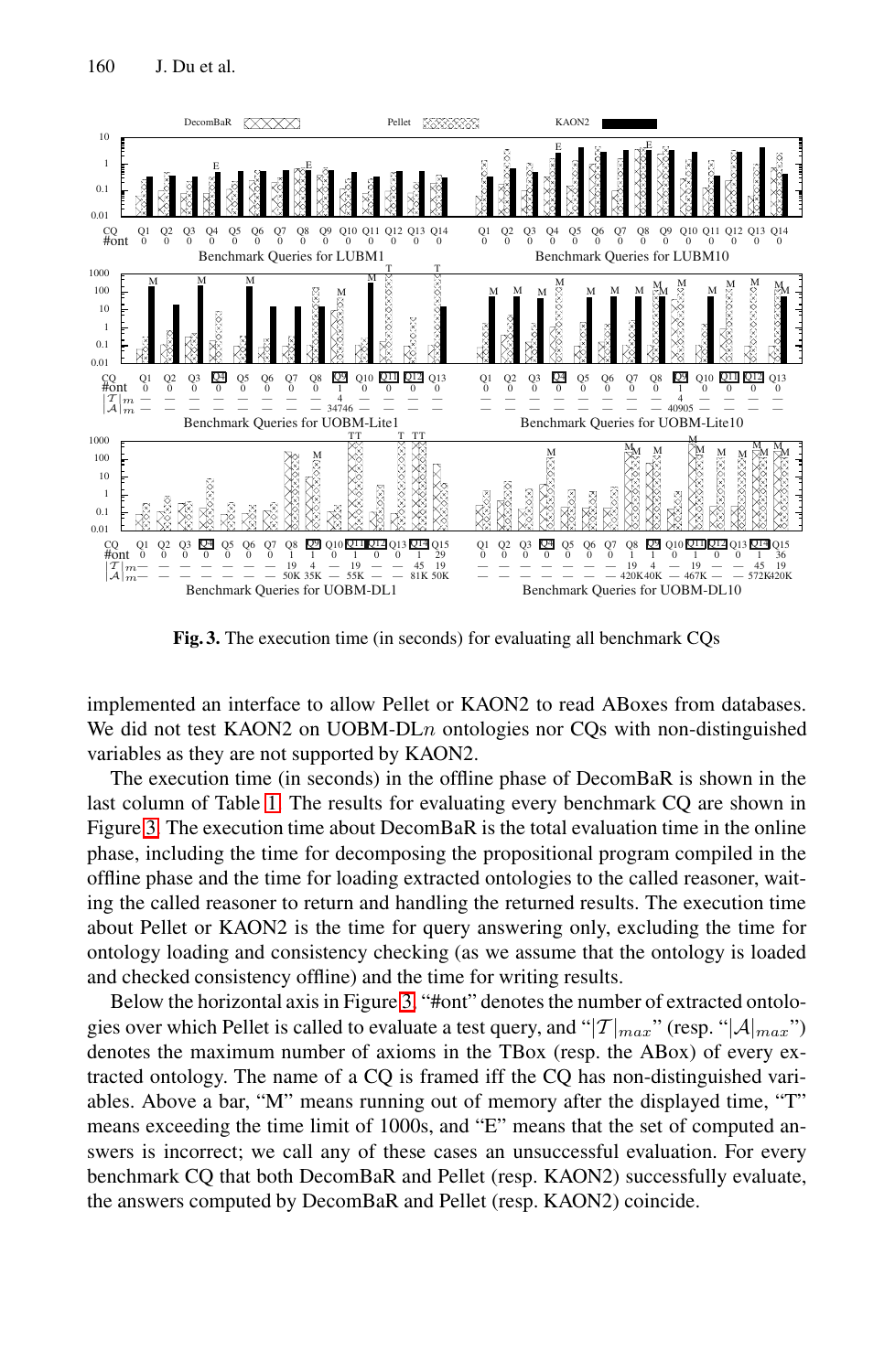Comparing DecomBaR with Pellet, DecomBaR is more efficient than Pellet except for Q8 and Q15 on UOBM-DL1.<sup>7</sup> Such exception is due to that sometimes decomposition and interaction with the called reasoner introduce a significant overhead in the execution of DecomBaR. However, when DecomBaR does not generate any candidate answer (i.e. when  $\#$ ont = 0), DecomBaR works very fast because it only needs to extract explicit and candidate answers by accessing the database through a SQL query. For example, DecomBaR spends about 0.1s for evaluating Q8 on both UOBM-Lite1 and UOBM-Lite10, while for evaluating the same CQ Pellet spends about 180s on UOBM-Lite1 and runs out of memory on UOBM-Lite10. Moreover, DecomBaR is more scalable than Pellet against increasing size of ABoxes. This is because accessing databases through SQL queries is relatively scalable (in case #ont  $= 0$ ) and extracted ontologies could have similar sizes for different size of ABoxes (in case #ont  $> 0$ ). For example, the UOBM-Lite benchmark query Q9 has an individual in the query body, which forces  $Int_{CO}$  (defined in Subsection 3.4) to return similar ground clauses and then forces the extracted ontologies to have similar sizes for UOBM-Lite1 and UOBM-Lite10.

Comparing DecomBaR with KAON2, DecomBa[R i](#page-16-4)s generally more efficient (esp. for UOBM-Liten ontologies, by orders of magnitude more efficient) than KAON2. Moreover, the scalability of DecomBaR is comparable with that of KAON2 on LUBMn ontologies, and is much better than that of KAON2 on UOBM-Liten ontologies. This shows that DecomBaR is much more scalable than KAON2 against increasing complexity of TBoxes. It should also be mentioned that DecomBaR supports more expressive CQs than KAON2 does. In particular, KAON2 may not correctly evaluate CQs involving datatypes (e.g. the LUBM benchmark queries Q4 and Q8); this is a limitation of the resolution-based query mechanism [11] exploited in KAON2.

# **5 Conclusion and Future Work**

In this paper, we have proposed a decomposition-based approach to optimize conjunctive query answering in OWL DL ontologies. The basic idea of the approach is to evaluate a CQ with the help of a precompiled propositional program: it computes explicit answers first and then computes other answers over [se](#page-14-0)parate ontologies that are extracted from the precompiled proposition[al](#page-16-5) [pr](#page-16-14)ogram. Experimental results demonstrate the advantages of the proposed approach.

The proposed approach still has some limitations. First, it only works well on ontologies that rarely change as the offline phase is somewhat costly. We plan to upgrade the compilation method to an incremental one to copy with ontology changes. Second, the approach fails when some extracted ontologies are still too large to be handled by the called reasoner. This is the reason why our implemented system DecomBaR does not successfully evaluate six benchmark CQs in our experiments (see Figure 3). We will tackle this limitation by exploiting the idea of summarization [2,3].

<sup>7</sup> Here we do not compare DecomBaR and Pellet for those CQs that both DecomBaR and Pellet do not successfully evaluate.